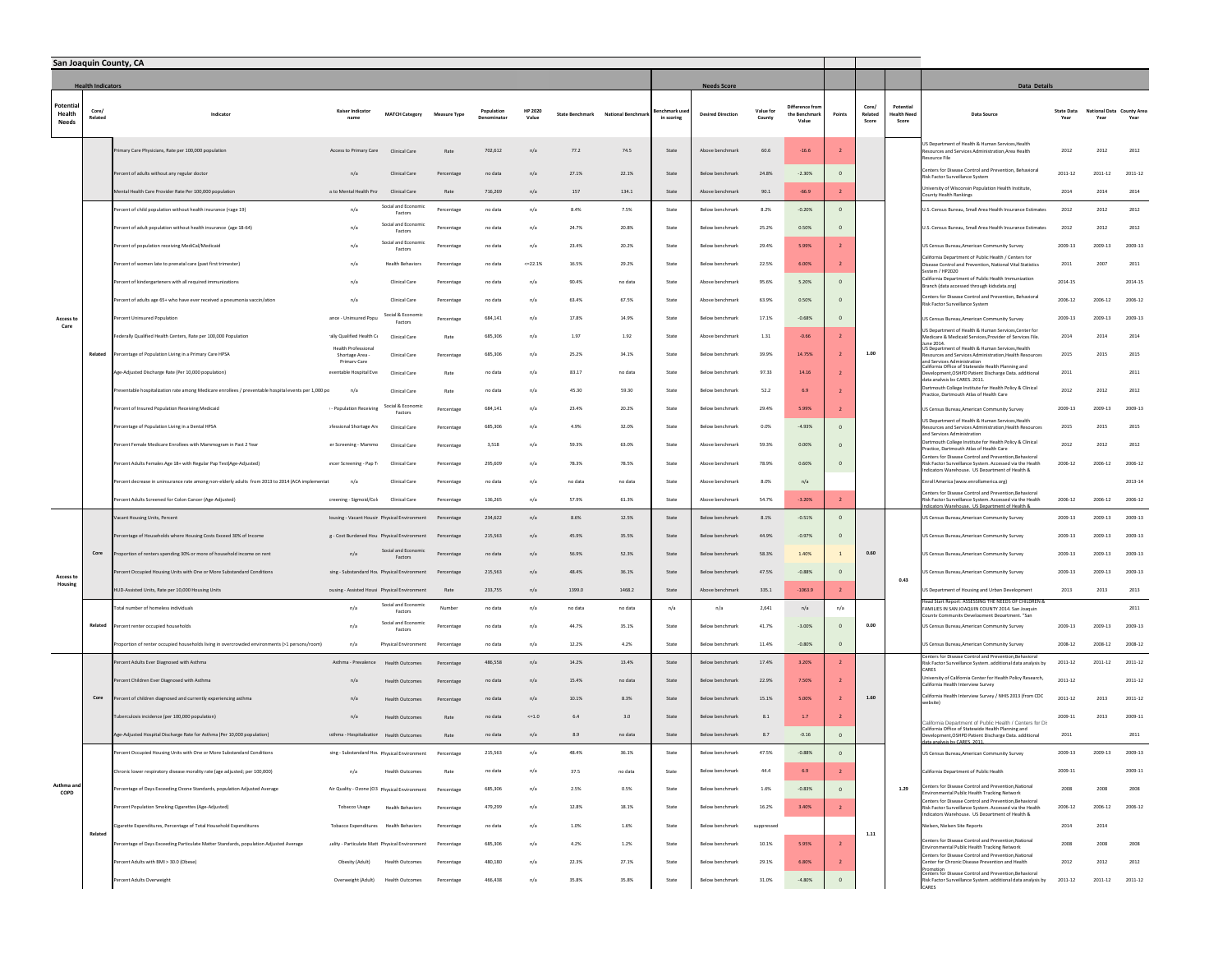|                                 |         | ercent Youth Obese                                                                                                                                                | Obesity (Youth)                                           | <b>Health Outcomes</b>                                | Percentage | 30,139  | n/a          | 19.0%       | no data | State                           | Below benchmark                    | 21.0%          | 1.96%     |                |          |      | <b>Ifornia Department of Education, FITNESSGRAM</b><br>ysical Fitness Testing                                                                                         | 2013-14     |             | 2013-14     |
|---------------------------------|---------|-------------------------------------------------------------------------------------------------------------------------------------------------------------------|-----------------------------------------------------------|-------------------------------------------------------|------------|---------|--------------|-------------|---------|---------------------------------|------------------------------------|----------------|-----------|----------------|----------|------|-----------------------------------------------------------------------------------------------------------------------------------------------------------------------|-------------|-------------|-------------|
|                                 |         | ercent Youth Overweight                                                                                                                                           | Overweight (Youth) Health Outcomes                        |                                                       | Percentage | 30,139  | n/a          | 19.3%       | no data | State                           | Below benchmark                    | 20.9%          | 1.62%     | $\mathbf{1}$   |          |      | alifornia Department of Education, FITNESSGRAM*<br>hysical Fitness Testing                                                                                            | 2013-14     |             | $2013 - 14$ |
|                                 |         | nual Breast Cancer Incidence Rate (Per 100,000 population)                                                                                                        | ancer Incidence - Brea                                    | <b>Health Outcomes</b>                                | Rate       | 341,182 | n/a          | 122.4       | 122.7   | State                           | Below benchmark                    | 111.3          | $-11.1$   | $\,$ 0 $\,$    |          |      | titutes of Health<br>stitute,Surveillance,Epidemiology,and End Results<br>Program. State Cancer Profiles                                                              | 2007-11     | 2007-11     | 2007-11     |
|                                 |         | orectal cancer mortality rate (age-adjusted; per 100,000 population)                                                                                              | n/a                                                       | Health Outcome                                        | Rate       | no data | $<=14.5$     | 13.9        | no data | State                           | Below benchmark                    | 15.5           | 1.6       |                |          |      | alifornia Department of Public Health                                                                                                                                 | 2011-13     |             | 2011-13     |
|                                 |         | reast cancer mortality rate (age-adjusted; per 100,000 population)                                                                                                | n/a                                                       | <b>Health Outcomes</b>                                | Rate       | no data | $<=20.7$     | 20.7        | no data | State                           | Below benchmark                    | 21.7           |           |                |          |      | California Department of Public Health                                                                                                                                | 2011-13     |             | 2011-13     |
|                                 |         | ung cancer mortality rate (age-adjusted: per 100,000 population)                                                                                                  | n/a                                                       | <b>Health Outcomes</b>                                | Rate       | no data | n/a          | 33.6        | no data | State                           | Below benchmark                    | 43.2           | 9.6       |                |          |      | California Department of Public Health                                                                                                                                | 2011-13     |             | 2011-13     |
|                                 |         | tate cancer mortality rate (age-adjusted; per 100,000 population)                                                                                                 | n/a                                                       | <b>Health Outcomes</b>                                | Rate       | no data | $<=21.8$     | 20.2        | no data | State                           | Below benchmark                    | 20.5           | 0.3       |                |          |      | California Department of Public Health                                                                                                                                | 2009-11     |             | 2009-11     |
|                                 | Core    | ancer, Age-Adjusted Mortality Rate (per 100,000 Population)                                                                                                       | Mortality - Cancer                                        | <b>Health Outcomes</b>                                | Rate       | 685.306 | $\leq 160.6$ | 157.1       | no data | State                           | Below benchmark                    | 174.9          | 17.79     |                | 1.40     |      | Iniversity of Missouri, Center for Applied Research and<br>wironmental Systems. California Department of Public                                                       | 2010-12     |             | 2010-12     |
|                                 |         | Annual Cervical Cancer Incidence Rate (Per 100,000 population)                                                                                                    | sncer Incidence - Cervi Health Outcomes                   |                                                       | Rate       | 341,182 | $\leq 7.1$   | 7.8         | 7.8     | State                           | Below benchmark                    | 6.4            | $-1.4$    | $\circ$        |          |      | ealth CDPH - Death Public Use Data<br>ational Institutes of Health, National Cancer<br>Institute,Surveillance,Epidemiology,and End Results                            | 2007-11     | 2007-11     | 2007-11     |
|                                 |         | nual Colon and Rectum Cancer Incidence Rate (Per 100,000 population)                                                                                              | Incidence - Colon and Health Outcomes                     |                                                       | Rate       | 680,277 | $<= 38.7$    | 41.5        | 43.3    | State                           | Below benchmark                    | 41.2           | $-0.3$    | $\mathbf{0}$   |          |      | neram State Cancer Profiles<br>Vational Institutes of Health National Cancer<br>nstitute,Surveillance,Epidemiology,and End Results                                    | 2007-11     | 2007-11     | 2007-11     |
|                                 |         | nnual Prostate Cancer Incidence Rate (Per 100,000 population)                                                                                                     | incer Incidence - Prosti Health Outcomes                  |                                                       | Rate       | 339,099 | n/a          | 136.4       | 142.3   | State                           | Below benchmark                    | 147.6          | 11.2      |                |          |      | rram State Cancer Prof<br>Vational Institutes of Health National Cancer<br>stitute,Surveillance,Epidemiology,and End Results                                          | 2007-11     | 2007-11     | 2007-11     |
|                                 |         | nnual Lung Cancer Incidence Rate (Per 100,000 population)                                                                                                         | Cancer Incidence - Lun Health Outcomes                    |                                                       | Rate       | 680.277 | n/a          | 49.5        | 64.9    | State                           | Below benchmark                    | 60.7           | 11.2      | $\overline{2}$ |          |      | eram State Cancer Profile<br>lational Institutes of Health, National Cancer<br>stitute,Surveillance,Epidemiology,and End Results                                      | 2007-11     | 2007-11     | 2007-11     |
|                                 |         | Estimated Percentage Adults Drinking Excessively Age-Adjusted                                                                                                     | hol - Excessive Consum Health Behaviors                   |                                                       | Percentage | 479,299 | n/a          | 17.2%       | 16.9%   | State                           | Below benchmark                    | 15.5%          | $-1.70%$  | $\mathbf{0}$   |          |      | -<br><u>Program - State Cancer Profiles</u><br>Centers for Disease Control and Prev<br>Risk Factor Surveillance System, Accessed via the Health                       | 2006-12     | 2006-12     | 2006-12     |
|                                 |         | Alcoholic Beverage Expenditures, Percentage of Total Food-At-Home Expenditures                                                                                    | Alcohol - Expenditures Health Behaviors                   |                                                       | Percentage | no data | n/a          | 12.9%       | 14.3%   | State                           | Below benchmark                    | suppressed     |           |                |          |      | dicators Warehouse IS Denartment of Health &<br>Nielsen, Nielsen Site Reports                                                                                         | 2014        | 2014        |             |
|                                 |         | iquor Stores, Rate (Per 100,000 Population)                                                                                                                       |                                                           |                                                       | Rate       | 685,306 | n/a          | 10.0        | 10.4    | State                           | Below benchmark                    | 7.4            | $-2.58$   |                |          |      | US Census Bureau, County Business Patterns. Additional                                                                                                                | 2012        | 2012        | 2012        |
|                                 |         | ercent Adults Overweight                                                                                                                                          | Overweight (Adult)                                        | <b>Health Outcomes</b>                                | Percentage | 466,438 | n/a          | 35.8%       | 35.8%   | State                           | Below benchmark                    | 31.0%          | $-4.80%$  | $\Omega$       |          |      | data analysis by CARES<br>nters for Disease Control and Prevention, Behavioral<br>sk Factor Surveillance System. additional data analysis by                          | 2011-12     | $2011 - 12$ | 2011-12     |
| Cancers                         |         | Percent Adults with BMI > 30.0 (Obese)                                                                                                                            | Obesity (Adult)                                           | <b>Health Outcomes</b>                                | Percentage | 480.180 | n/a          | 22.3%       | 27.1%   | State                           | Below benchmark                    | 29.1%          | 6.80%     | $\overline{z}$ |          | 1.17 | ters for Disease Control and Prevention, Nationa<br>Center for Chronic Disease Prevention and Health                                                                  | 2012        | 2012        | 2012        |
|                                 |         | Percent of women age 55+ with mammogram in past 2 years                                                                                                           | n/a                                                       | Clinical Care                                         | Percentage | no data | $>= 81.1%$   | 81.2%       | no data | State                           | Above benchmark                    | 78.6%          | $-2.60%$  | $\overline{2}$ |          |      | California Health Interview Survey                                                                                                                                    | 2007        |             | 2007        |
|                                 |         |                                                                                                                                                                   | er Screening - Mammo                                      |                                                       |            |         |              |             | 63.0%   | State                           |                                    | 59.3%          | 0.00%     |                |          |      | artmouth College Institute for Health Policy & Clinical                                                                                                               | 2012        | 2012        | 2012        |
|                                 |         | ercent Female Medicare Enrollees with Mammogram in Past 2 Year                                                                                                    |                                                           | <b>Clinical Care</b>                                  | Percentage | 3,518   | n/a          | 59.3%       |         |                                 | Above benchmark<br>Below benchmark |                |           |                |          |      | Practice. Dartmouth Atlas of Health Care<br>enters for Disease Control and Prevention.Behavioral                                                                      |             | 2005-09     | 2005-09     |
|                                 |         | cent Adults with In/adequate Fruit / Vegetable Consumption                                                                                                        | /Vegetable Consumpti Health Behaviors                     |                                                       | Percentage | 462,249 | n/a          | 71.5%       | 75.7%   | State                           |                                    | 65.6%          | $-5.90%$  | $\,$ 0         |          |      | Nisk Factor Surveillance System. Accessed via the Health<br>ndicators Warehouse LIS Denartment of Health &                                                            | 2005-09     |             |             |
|                                 |         | ruit / Vegetable Expenditures, Percentage of Total Food-At-Home Expenditures                                                                                      | it/Vegetable Expendit: Health Behaviors                   | Social & Economic                                     | Percentage | no data | n/a          | 14.1%       | 12.7%   | State                           | Above benchmark                    | suppressed     |           |                |          |      | lielsen. Nielsen Site Reports<br>US Department of Agriculture, Economic Research Service,                                                                             | 2014        | 2014        |             |
|                                 | Related | Percent Population with Low Food Access                                                                                                                           | curity - Food Desert Pc                                   | Factors                                               | Percentage | 685,306 | n/a          | 14.3%       | 23.6%   | State                           | Below benchmark                    | 15.1%          | 0.78%     |                | 1.00     |      | JSDA - Food Access Research Atlas<br>enters for Disease Control and Prevention, Behavioral                                                                            | 2010        | 2010        | 2010        |
|                                 |         | ercent Population Smoking Cigarettes(Age-Adjusted)                                                                                                                | <b>Tobacco Usage</b>                                      | <b>Health Behaviors</b>                               | Percentage | 479,299 | n/a          | 12.8%       | 18.1%   | State                           | Below benchmark                    | 16.2%          | 3.40%     |                |          |      | lisk Factor Surveillance System. Accessed via the Health<br>dicators Warehouse. US Department of Health &<br>"enters for Disease Control and Prevention, Rebavioral   | 2006-12     | 2006-12     | 2006-12     |
|                                 |         | Percent of adults currently or formerly using tobacco                                                                                                             | n/a                                                       | <b>Health Behaviors</b>                               | Percentage | no data | n/a          | 37.0%       | 44.2%   | State                           | Below benchmark                    | 40.6%          | 3.60%     |                |          |      | Risk Factor Surveillance System                                                                                                                                       | $2011 - 12$ | 2008        | 2011-12     |
|                                 |         | Cigarette Expenditures, Percentage of Total Household Expenditures                                                                                                | Tobacco Expenditures Health Behaviors                     |                                                       | Percentage | no data | n/a          | 1.0%        | 1.6%    | State                           | Below benchmark                    | suppressed     |           |                |          |      | lielsen, Nielsen Site Reports<br>Centers for Disease Control and Prevention.Behavioral                                                                                | 2014        | 2014        |             |
|                                 |         | Percent Adults Females Age 18+ with Regular Pap Test(Age-Adjusted)                                                                                                | ncer Screening - Pap T                                    | Clinical Care                                         | Percentage | 295,609 | n/a          | 78.3%       | 78.5%   | State                           | Above benchmark                    | 78.9%          | 0.60%     | $\mathbf{0}$   |          |      | Risk Factor Surveillance System, Accessed via the Health<br>dicators Warehouse IS Denartment of Health &<br>enters for Disease Control and Prevention.Nationa         | 2006-12     | 2006-12     | 2006-12     |
|                                 |         | Percent Population with no Leisure Time Physical Activity                                                                                                         | <sup>9</sup> hysical inactivity (Adul                     | <b>Health Behaviors</b>                               | Percentage | 480,591 | n/a          | 16.6%       | 22.6%   | State                           | Below benchmark                    | 18.6%          | 2.00%     |                |          |      | Center for Chronic Disease Prevention and Health<br>Centers for Disease Control and Prevention, Behavioral                                                            | 2012        | 2012        | 2012        |
|                                 |         | Percent Adults Screened for Colon Cancer (Age-Adjusted)                                                                                                           | creening - Sigmoid/Col                                    | Clinical Care                                         | Percentage | 136,265 | n/a          | 57.9%       | 61.3%   | State                           | Above benchmari                    | 54.7%          | $-3.20%$  | $\overline{2}$ |          |      | Nisk Factor Surveillance System. Accessed via the Health<br>dicators Warehouse IS Denartment of Health &                                                              | 2006-12     | 2006-12     | 2006-12     |
|                                 |         | ounds of pesticides applied                                                                                                                                       | n/a                                                       | Physical Environment                                  | Numbe      | n/a     | n/a          | 193,597,806 | no data | n/a                             | n/a                                | 11.017.592     | n/a       | n/a            |          |      | California Department of Pesticide Regulation                                                                                                                         | 2013        |             | 2013        |
|                                 |         | Rank of pesticides use among California counties                                                                                                                  | n/a                                                       | <b>Physical Environment</b>                           | Number     | n/a     | n/a          | n/a         | n/a     | n/a                             | n/a                                | $\overline{4}$ | n/a       | n/a            |          |      | ornia Department of Pesticide Regulation                                                                                                                              |             |             | 2013        |
|                                 |         | ercentage of Days Exceeding Particulate Matter Standards, Population Adjusted Average                                                                             | Jality - Particulate Matt Physical Environment            |                                                       | Percentage | 685,306 | n/a          | 4.2%        | 1.2%    | State                           | Below benchmark                    | 10.1%          | 5.95%     | $\overline{2}$ |          |      | enters for Disease Control and Prevention.National<br>wironmental Public Health Tracking Network                                                                      | 2008        | 2008        | 2008        |
|                                 |         | Percent of children age 3-4 enrolled in school (includes Head Start, licensed child care, nurseries, Pre- Education - School<br>registered child care, and other) | Enrollment Age 3-4                                        | Social and Economi<br>Factors                         | Percentage | no data | n/a          | 49.1%       | 47.7%   | State                           | Above benchmark                    | 40.7%          | $-8.40%$  | $\overline{2}$ |          |      | JS Census Bureau, American Community Survey                                                                                                                           | 2009-13     | 2009-13     | 2009-13     |
|                                 | Core    | ead Start Programs Rate (Per 10,000 Children Under Age 5)                                                                                                         | Education - Head<br>Start Program<br>Facilities           | Social and Economic<br>Factors                        | Rate       | 54.228  | n/a          | 6.3         | 7.6     | State                           | Above benchmark                    | 10.1           | 3.8       |                | 1.25     |      | US Department of Health & Human Services, Administratio                                                                                                               | 2014        | 2014        | 2014        |
|                                 |         | rd grade reading proficiency (Percentage of all public school students tested in 3rd grade who scored                                                             | n/a                                                       | Social and Economic<br>Factors                        | Percentage | no data | n/a          | 45.0%       | no data | State                           | Above benchmark                    | 34.0%          | $-11.00%$ | $\overline{z}$ |          |      | California Dept. of Education, Standardized Testing and<br>eporting (STAR) Results                                                                                    | 2013        |             | 2013        |
| Child<br>Mental and<br>Emotiona |         | rcent of children in foster care system for more than 8 days but less than 12 months with 2 or less p                                                             | n/a                                                       | Social and Economic<br>Factors                        | Percentage | no data | n/a          | 86.6%       | no data | $\operatorname{\mathsf{State}}$ | Above benchmark                    | 84.7%          | $-1.90%$  | $1\,$          |          | 1.29 | alifornia Child Welfare Indicators Project (CCWIP)                                                                                                                    | 2014        |             | 2014        |
| Developn                        |         | rcent of children age 0-12 considered in excellent or very good health                                                                                            | n/a                                                       | Health Outcomes                                       | Percentage | no data | n/a          | 77.8%       | no data | State                           | Above benchmark                    | 70.9%          | $-6.90%$  | $\overline{2}$ |          |      | alifornia Health Interview Survey                                                                                                                                     | 2013-14     |             | 2013-14     |
|                                 | Related | cent of children 4 months-5 years at moderate or high risk of developmental delay                                                                                 | years at moderate or h                                    | <b>Health Outcomes</b>                                | Percentage | no data | n/a          | 42.2%       | no data | State                           | Below benchmark                    | 43.1%          | 0.90%     |                | 1.33     |      | ilifornia Health Interview Survey                                                                                                                                     | 2007-09     |             | 2007-09     |
|                                 |         | late of children in foster care (per 1,000 child population under age 18)                                                                                         | n/a                                                       | Social and Economic<br>Factors                        | Rate       | no data | n/a          | 6.0         | no data | State                           | Below benchmark                    | 7.1            | 1.1       | $\overline{2}$ |          |      | California Child Welfare Indicators Project (CCWIP)                                                                                                                   | 2014        |             | 2014        |
|                                 |         | s of pesticides applied                                                                                                                                           | n/a                                                       | <b>Physical Environment</b>                           | Number     | no data | n/a          | 193,597,806 | n/a     | n/a                             | n/a                                | 11.017.592     | n/a       |                |          |      | <b>lifornia Department of Pesticide Regulation</b>                                                                                                                    | 2013        |             | 2013        |
|                                 |         | centage of Days Exceeding Particulate Matter Standards, Population Adjusted Average                                                                               | Jality - Particulate Matt Physical Environment Percentage |                                                       |            | 685,306 | n/a          | 4.2%        | 1.2%    | State                           | Below benchmark                    | 10.1%          | 5.95%     |                |          |      | enters for Disease Control and Prevention, National<br>vironmental Public Health Tracking Network                                                                     | 2008        | 2008        | 2008        |
|                                 |         | ercentage of Population Potentially Exposed to Unsafe Drinking Water                                                                                              |                                                           | Drinking Water Safety Physical Environment Percentage |            | 443,414 | n/a          | 2.7%        | 10.2%   | State                           | Below benchmark                    | 27.1%          | 24.40%    |                |          |      | <b>Jniversity of Wisconsin Population Health Institute.</b><br>County Health Rankings                                                                                 | 2012-13     | 2012-13     | 2012-13     |
|                                 |         | ercentage of Days Exceeding Ozone Standards, population Adjusted Average                                                                                          | Air Quality - Ozone (O3 Physical Environment Percentage   |                                                       |            | 685,306 | n/a          | 2.5%        | 0.5%    | State                           | Below benchmark                    | 1.6%           | $-0.83%$  | $\mathbf{0}$   |          |      | Centers for Disease Control and Prevention, National<br>onmental Public Health Tracking Network                                                                       | 2008        | 2008        | 2008        |
|                                 |         | rcentage of Weather Observations with High Heat Index Values                                                                                                      | te & Health - Heat Inde Physical Environment Percentage   |                                                       |            | 8,395   | n/a          | 0.6%        | 4.7%    | State                           | Below benchmark                    | 0.3%           | $-0.33%$  | $\circ$        |          |      | Vational Oceanic and Atmospheric Administration.North<br>America Land Data Assimilation System (NLDAS), Accessed<br>via CDC WONDER. additional data analysis by CARES | 2014        | 2014        | 2014        |
|                                 | Core    | ercentage of Weeks in Drought (Any)                                                                                                                               | e & Health - Drought S Physical Environment Percentage    |                                                       |            | no data | n/a          | 92.8%       | 45.9%   | State                           | Below benchmark                    | 96.9%          | 4.10%     | $\overline{2}$ | $1.25\,$ |      | JS Drought Monitor                                                                                                                                                    | 2012-14     | 2012-14     | 2012-14     |
|                                 |         | eat-related Emergency Department Visits, Rate per 100,000 Population                                                                                              | : & Health - Heat Stress Physical Environment             |                                                       | Rate       | 885     | n/a          | $11.1\,$    | no data | State                           | Below benchmark                    | 16.8           | 5.7       | $\overline{2}$ |          |      | California Department of Public Health, CDPH - Tracking                                                                                                               | 2005-12     |             | 2005-12     |
|                                 |         | Age-Adjusted Asthma-related Discharge Rate (Per 10,000 population)                                                                                                | isthma - Hospitalizatior Health Outcomes                  |                                                       | Rate       | no data | n/a          | 8.9         | no data | State                           | Below benchmark                    | 8.7            | $-0.16$   | $\circ$        |          |      | alifornia Office of Statewide Health Planning and<br>velopment, OSHPD Patient Discharge Data. additional                                                              | 2011        |             | 2011        |
|                                 |         |                                                                                                                                                                   |                                                           |                                                       |            |         |              |             |         |                                 |                                    |                |           |                |          |      | data analysis by CARES, 2011.                                                                                                                                         |             |             |             |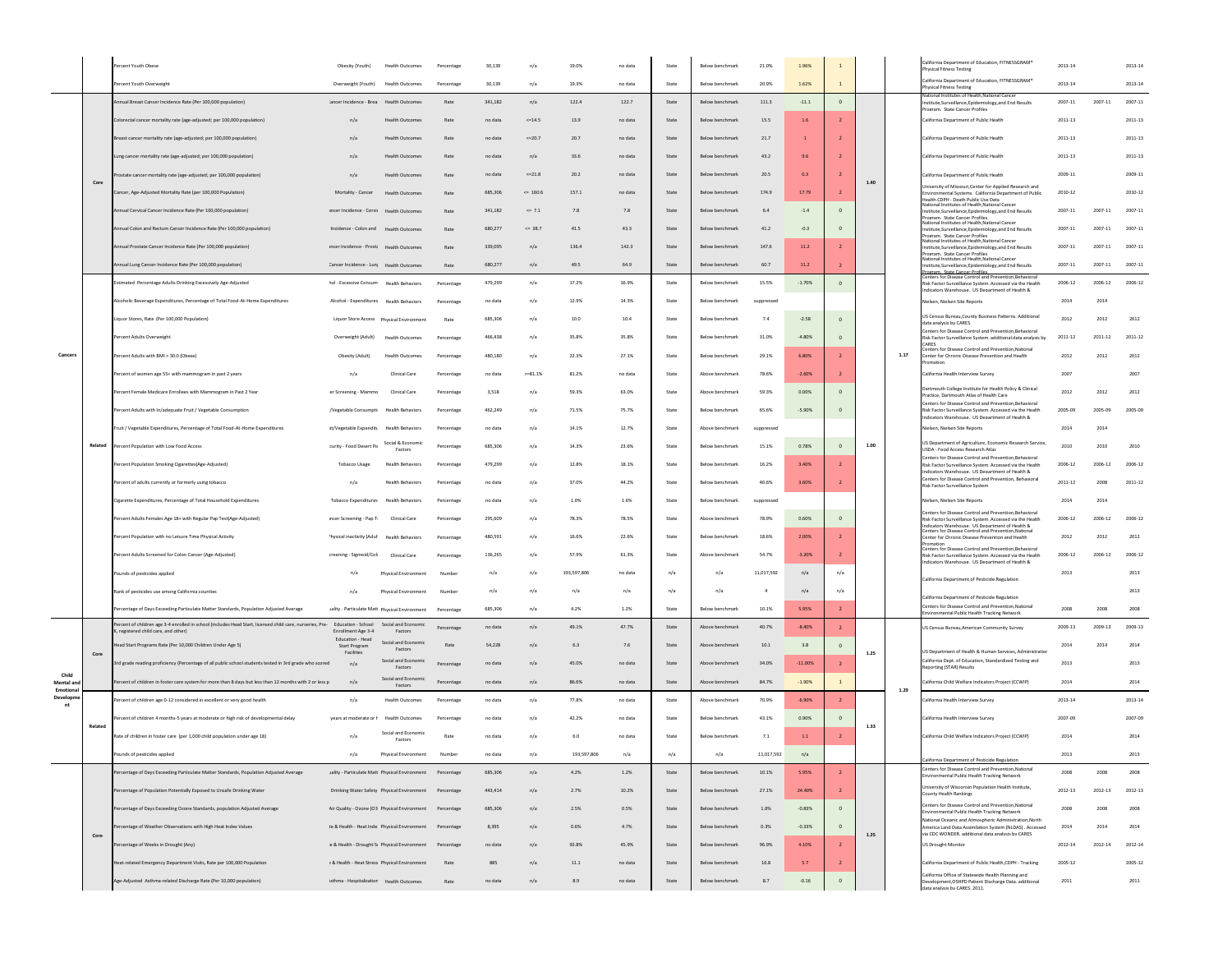|                       |         | Percent Adults with Asthma                                                         | Asthma - Prevalence Health Outcomes            |                                            | Percentage | 486,558 | n/a          | 14.2%       | 13.4%   | State | Below benchmark | 17.4%          | 3.20%     | $\overline{2}$ |      |      | Centers for Disease Control and Prevention.Behaviora<br>lisk Factor Surveillance System. additional data analysis by                                              | 2011-12     | 2011-12     | 2011-12    |
|-----------------------|---------|------------------------------------------------------------------------------------|------------------------------------------------|--------------------------------------------|------------|---------|--------------|-------------|---------|-------|-----------------|----------------|-----------|----------------|------|------|-------------------------------------------------------------------------------------------------------------------------------------------------------------------|-------------|-------------|------------|
|                       |         | Percent Low Birth Weight Births                                                    | Low Birth Weight Health Outcomes               |                                            | Percentage | 685,306 | n/a          | 6.8%        | no data | State | Below benchmark | 7.0%           | 0.24%     | $\mathbf 0$    |      |      | alifornia Department of Public Health, CDPH - Birth                                                                                                               | 2011        |             | 2011       |
|                       |         | <b>Total Road Network Density (Road Miles per Acre)</b>                            | ssit - Road Network De Physical Environment    |                                            | Rate       | 1,427   | n/a          | $4.3\,$     | $2.0\,$ | State | Below benchmark | 2.7            | $-1.52$   |                |      |      | rofiles by ZIP Code<br>vironmental Protection Agency, EPA Smart Location                                                                                          | 2011        | 2011        | 2011       |
| Climate and<br>Health |         | Percentage of Population within Half Mile of Public Transit                        | - Public Transit within C Physical Environment |                                            | Percentage | 685,306 | n/a          | 15.5%       | 8.1%    | State | Above benchmark | 16.8%          | 1.27%     | $\Omega$       |      | 1.24 | Jatabase<br>wironmental Protection Agency, EPA Smart Location<br>Jatabase                                                                                         | 2011        | 2011        | 2011       |
|                       |         | Population Weighted Percentage of Report Area Covered by Tree Canopy               | ste & Health - Canopy ( Physical Environment   |                                            | Percentage | 685,306 | n/a          | 15.1%       | 24.7%   | State | Above benchmark | 9.2%           | $-5.93%$  | $\overline{2}$ |      |      | Aulti-Resolution Land Characteristics Consortium.National<br>and Cover Database 2011. additional data analysis by                                                 | 2011        | 2011        | 2011       |
|                       |         | Percentage of Housing Units with No Air Conditioning                               | talth - No Access to Air Physical Environment  |                                            | Percentage | 233,755 | n/a          | 33.8%       | 11.4%   | State | Below benchmark | no data        |           |                |      |      | CARES<br>US Census Bureau, American Housing Survey                                                                                                                | 2011, 2013  | 2011, 2013  |            |
|                       |         | unds of pesticides applied                                                         | n/a                                            | Physical Environment                       | Numbe      | n/a     | n/a          | 193,597,806 | no data | n/a   | n/a             | 11,017,592     | n/a       |                |      |      |                                                                                                                                                                   | 2013        |             | 2013       |
|                       | Related |                                                                                    |                                                |                                            |            | n/a     | n/a          | n/a         | n/a     | n/a   | n/a             | $\overline{4}$ | n/a       |                | 1.22 |      | California Department of Pesticide Regulation                                                                                                                     |             |             | 2013       |
|                       |         | Rank of pesticide use among California counties                                    | n/a                                            | Physical Environment                       |            |         |              |             |         |       |                 |                |           |                |      |      | California Department of Pesticide Regulation<br>California Office of Statewide Health Planning and                                                               |             |             |            |
|                       |         | Age-Adjusted Diabetes-related Discharge Rate (Per 10,000 population)               | )iabetes Hospitalizatior Health Outcomes       |                                            | Rate       | no data | n/a          | 10.4        | no data | State | Below benchmark | 12.0           | 1.55      | $\overline{2}$ |      |      | Development, OSHPD Patient Discharge Data. additional<br>data analysis hy CARES 2011<br>enters for Disease Control and Prevention Rebavioral                      | 2011        |             | 2011       |
|                       |         | Average Number of Mentally Unhealthy Days per Month                                | lealth - Poor Mental He Health Outcomes        |                                            | Rate       | 479,299 | n/a          | 3.6         | 3.5     | State | Below benchmark | 4.0            | 0.4       |                |      |      | Risk Factor Surveillance System. Accessed via the Health<br>dicators Warehouse<br>niversity of Missouri,Center for Applied Research and                           | 2006-12     | 2006-12     | 2006-12    |
|                       |         | Heart Disease, Age-Adjusted Mortality Rate (per 100,000 Population)                | lity - Ischaemic Heart E Health Outcomes       |                                            | Rate       | 685,306 | $\leq$ 100.8 | 163.2       | no data | State | Below benchmark | 179.9          | 16.67     |                |      |      | ironmental Systems. California Department of Public<br>lealth CDPH - Death Public Lise Data<br>enters for Disease Control and Prevention,National                 | 2010-12     |             | 2010-12    |
|                       |         | Percent Adults with BMI > 30.0 (Obese)                                             | Obesity (Adult)                                | Health Outcome:                            | Percentage | 480.180 | n/a          | 22.3%       | 27.1%   | State | Below benchmark | 29.1%          | 6.80%     |                |      |      | enter for Chronic Disease Prevention and Health<br>alifornia Department of Education, FITNESSGRAM®                                                                | 2012        | 2012        | 2012       |
|                       |         | Percent Youth Obese                                                                | Obesity (Youth)                                | <b>Health Outcomes</b>                     | Percentage | 30,139  | n/a          | 19.0%       | no data | State | Below benchmark | 21.0%          | 1.96%     | $\overline{1}$ |      |      | <b>hysical Fitness Testing</b>                                                                                                                                    | 2013-14     |             | 2013-14    |
|                       |         | Percent Adults with Heart Disease                                                  | leart Disease Prevalent Health Outcomes        |                                            | Percentage | 486,000 | n/a          | 6.3%        | no data | State | Below benchmark | 6.2%           | $-0.10%$  | $\circ$        |      |      | niversity of California Center for Health Policy<br>esearch, California Health Interview Survey<br>iversity of Missouri, Center for Applied Research and          | $2011 - 12$ |             | 2011-12    |
|                       |         | Heart Disease, Age-Adjusted Mortality Rate (per 100,000 Population)                | lity - Ischaemic Heart E                       | <b>Health Outcomes</b>                     | Rate       | 685,306 | $\leq 100.8$ | 163.2       | no data | State | Below benchmark | 179.9          | 16.67     |                |      |      | ironmental Systems. California Department of Public<br>alth CDPH - Death Public Lise Data                                                                         | 2010-12     |             | 2010-12    |
|                       | Core    | ercent of Medicare fee-for-service population with ischaemic heart disease         | n/a                                            | <b>Health Outcome:</b>                     | Percentage | no data | n/a          | 26.1%       | 28.6%   | State | Below benchmark | 29.3%          | 3.20%     |                | 1.20 |      | Centers for Medicare and Medicaid Services                                                                                                                        | 2012        | 2012        | 2012       |
|                       |         | Percent of adults who have coronary heart disease (age 18+)                        | n/a                                            | <b>Health Outcomes</b>                     | Percentage | no data | n/a          | 3.5%        | 4.4%    | State | Below benchmark | 3.6%           | 0.10%     | $\Omega$       |      |      | Centers for Disease Control and Prevention, Behavioral<br>isk Factor Surveillance System<br>niversity of Missouri.Center for Applied Research and                 | $2011 - 12$ | 2005-08     | 2011-12    |
|                       |         | Stroke, Age-Adjusted Mortality Rate (per 100,000 Population)                       | Mortality - Stroke                             | <b>Health Outcomes</b>                     | Rate       | 685,306 | n/a          | 37.4        | no data | State | Below benchmark | 45.8           | 8.43      | $\overline{2}$ |      |      | wironmental Systems. California Department of Public<br>"DPH - Death Public Lise Data<br>Centers for Disease Control and Prevention, Nationa                      | 2010-12     |             | 2010-12    |
|                       |         | Percent Population with no Leisure Time Physical Activity                          | 'hysical inactivity (Adul                      | <b>Health Behaviors</b>                    | Percentage | 480,591 | n/a          | 16.6%       | 22.6%   | State | Below benchmark | 18.6%          | 2.00%     |                |      |      | lenter for Chronic Disease Prevention and Health                                                                                                                  | 2012        | 2012        | 2012       |
|                       |         | Percent of Youth Physically Inactive                                               | frysical inactivity (Youti                     | Health Behaviors                           | Percentage | 30,139  | n/a          | 35.9%       | no data | State | Below benchmark | 42.5%          | 6.60%     |                |      |      | alifornia Denartment of Education FITNESSGRAM®<br>Physical Fitness Testing                                                                                        | 2013-14     |             | 2013-14    |
|                       |         | Percent Population Within 1/2 Mile of a Park                                       | Park Access                                    | Physical Environment                       | Percentage | 685,306 | n/a          | 58.6%       | no data | State | Above benchmark | 45.6%          | $-13.01%$ |                |      |      | US Census Bureau, Decennial Census. ESRI Map Gallery                                                                                                              | 2010        |             | 2010       |
|                       |         | Percent Population Living in Car Dependent (Almost Exclusively) Cities             |                                                | Transit - Walkability Physical Environment | Percentage | no data | n/a          | 1.7%        | 2.0%    | State | Below benchmark | no data        |           |                |      |      | Walk Score*                                                                                                                                                       | 2012        | 2012        |            |
|                       |         | Recreation and Fitness Facilities, Rate (Per 100,000 Population)                   | tion and Fitness Facility Physical Environment |                                            | Rate       | 685,306 | n/a          | 8.7         | 9.44    | State | Above benchmark | 5.0            | $-3.69$   |                |      |      | US Census Bureau, County Business Patterns. Additional<br>data analysis by CARES                                                                                  | 2012        | 2012        | 2012       |
|                       |         | Percent Population Smoking Cigarettes (Age-Adjusted)                               | <b>Tobacco Usage</b>                           | <b>Health Behaviors</b>                    | Percentage | 479,299 | n/a          | 12.8%       | 18.1%   | State | Below benchmark | 16.2%          | 3.40%     |                |      |      | enters for Disease Control and Prevention, Behaviora<br>Risk Factor Surveillance System. Accessed via the Health<br>dicators Warehouse. US Department of Health & | 2006-12     | 2006-12     | 2006-12    |
|                       |         | Cigarette Expenditures, Percentage of Total Household Expenditures                 | Tobacco Expenditures Health Behaviors          |                                            | Percentage | no data | n/a          | 1.0%        | 1.6%    | State | Below benchmark | suppressed     |           |                |      |      | ielsen, Nielsen Site Reports                                                                                                                                      | 2014        | 2014        |            |
| CVD/Strok             |         | Estimated Adults Drinking Excessively (Age-Adjusted Percentage)                    | hol - Excessive Consum Health Behaviors        |                                            | Percentage | 479,299 | n/a          | 17.2%       | 16.9%   | State | Below benchmark | 15.5%          | $-1.70%$  | $\,$ 0         |      | 1.39 | enters for Disease Control and Prevention.Behavioral<br>Risk Factor Surveillance System, Accessed via the Health<br>adicators Warehouse IS Denartment of Health & | 2006-12     | 2006-12     | 2006-12    |
|                       |         | Alcoholic Beverage Expenditures, Percentage of Total Food-At-Home Expenditures     | Alcohol - Expenditures Health Behaviors        |                                            | Percentage | no data | n/a          | 12.9%       | 14.3%   | State | Below benchmark | suppressed     |           |                |      |      | Nielsen, Nielsen Site Reports                                                                                                                                     | 2014        | 2014        |            |
|                       |         | Liquor Stores, Rate (Per 100,000 Population)                                       |                                                |                                            | Rate       | 685,306 | n/a          | 10.0        | 10.35   | State | Below benchmark | 7.4            | $-2.58$   | $\mathbb O$    |      |      | US Census Bureau, County Business Patterns. Additional<br>data analysis by CARES                                                                                  | 2012        | 2012        | 2012       |
|                       | Related | Percent Adults Overweight                                                          | Overweight (Adult)                             | <b>Health Outcomes</b>                     | Percentage | 466.438 | n/a          | 35.8%       | 35.8%   | State | Below benchmark | 31.0%          | $-4.80%$  | $\Omega$       | 1.44 |      | Centers for Disease Control and Prevention, Behavioral<br>Risk Factor Surveillance System. additional data analysis by                                            | $2011 - 12$ | $2011 - 12$ | 2011-12    |
|                       |         | Percent Adults with BMI > 30.0 (Obese)                                             | Obesity (Adult)                                | <b>Health Outcomes</b>                     | Percentage | 480,180 | n/a          | 22.3%       | 27.1%   | State | Below benchmark | 29.1%          | 6.80%     | $\overline{z}$ |      |      | CARES<br>lenters for Disease Control and Prevention.National<br>Center for Chronic Disease Prevention and Health                                                  | 2012        | 2012        | 2012       |
|                       |         | Percent Youth Overweight                                                           | Overweight (Youth)                             | <b>Health Outcomes</b>                     | Percentage | 30,139  | n/a          | 19.3%       | no data | State | Below benchmark | 20.9%          | 1.62%     |                |      |      | notion<br>California Department of Education, FITNESSGRAM®<br>Physical Fitness Testing                                                                            | 2013-14     |             | $2013 - 1$ |
|                       |         | Percent Youth Obese                                                                | Obesity (Youth)                                | Health Outcomes                            | Percentage | 30,139  | n/a          | 19.0%       | no data | State | Below benchmark | 21.0%          | 1.96%     |                |      |      | California Department of Education, FITNESSGRAM*<br><b>Physical Fitness Testing</b>                                                                               | 2013-14     |             | 2013-14    |
|                       |         | Percent of adults (age 18+) who have ever been diagnosed with high blood pressure  | n/a                                            | <b>Health Outcome:</b>                     | Percentage | no data | n/a          | 26.2%       | 28.2%   | State | Below benchmark | 30.1%          | 3.90%     |                |      |      | lenters for Disease Control and Prevention, Behavioral<br>Risk Factor Surveillance System                                                                         | 2006-12     | 2006-12     | 2006-12    |
|                       |         | Percent of Medicare fee-for-service population diagnosed with high blood pressure  | n/a                                            | <b>Health Outcomes</b>                     | Percentage | no data | n/a          | 51.5%       | 55.5%   | State | Below benchmark | 55.6%          | 4.10%     |                |      |      | Centers for Medicare and Medicaid Services                                                                                                                        | 2012        | 2012        | 2012       |
|                       |         | Percent of adults (age 18+) who have ever been diagnosed with high cholesterol     | n/a                                            | Health Outcomes                            | Percentage | no data | n/a          | 36.0%       | 38.5%   | State | Below benchmark | 39.6%          | 3.60%     |                |      |      | Centers for Disease Control and Prevention, Behavioral<br>Risk Factor Surveillance System                                                                         | 2011-12     | 2011-12     | 2011-12    |
|                       |         | Percent of Medicare fee-for-service population diagnosed with high cholesterol     | n/a                                            | <b>Health Outcomes</b>                     | Percentage | no data | n/a          | 42.1%       | 44.8%   | State | Below benchmark | 47.7%          | 5.60%     |                |      |      | enters for Medicare and Medicaid Services                                                                                                                         | 2012        | 2012        | 2012       |
|                       |         | ercent of adults not taking medication for their high blood pressure (self=report) | n/a                                            | Clinical Care                              | Percentage | no data | n/a          | 30.3%       | 21.7%   | State | Above benchmark | 39.9%          | 9.60%     | $\mathbf 0$    |      |      | enters for Disease Control and Prevention, Behavioral                                                                                                             | 2006-10     | 2006-10     | 2006-10    |
|                       |         | Percent Adults with Diagnosed Diabetes(Age-Adjusted)                               | Diabetes Prevalence Health Outcomes            |                                            | Percentage | 478,411 | n/a          | 8.1%        | 9.1%    | State | Below benchmark | 10.4%          | 2.35%     | $\overline{2}$ |      |      | Risk Factor Surveillance System<br>enters for Disease Control and Prevention, National<br>Center for Chronic Disease Prevention and Health                        | 2012        | 2012        | 2012       |
|                       |         | ge-Adjusted Diabetes-related Discharge Rate (Per 10.000 population)                | Jiabetes Hospitalization Health Outcomes       |                                            | Rate       | no data | n/a          | 10.4        | no data | State | Below benchmark | 12.0           | 1.55      |                |      |      | California Office of Statewide Health Planning and<br>onment OSHPD Patient Discharge Data                                                                         | 2011        |             | 2011       |
|                       |         | Total Population (density per square mile)                                         | n/a                                            |                                            |            | no data | n/a          | 241.8       | 88.2    | n/a   | n/a             | 498.3          | n/a       | n/a            |      |      | US Census Bureau.American Community Survey                                                                                                                        | 2009-13     | 2009-13     | 2009-13    |
|                       |         |                                                                                    |                                                | Demographics                               | Rate       |         |              |             |         |       |                 |                |           |                |      |      |                                                                                                                                                                   |             |             |            |
|                       |         | Percent Change in Total Population                                                 | n/a                                            | Demographics                               | Percentage | no data | n/a          | 10.0%       | 9.7%    | n/a   | n/a             | 21.6%          | n/a       | n/a            |      |      | U.S. Census Bureau                                                                                                                                                | $2000 - 10$ | $2000 - 10$ | 2000-10    |
|                       |         | Families with Children (% of total households)                                     | n/a                                            | Demographics                               | Percentage | no data | n/a          | 36.5%       | 32.7%   | n/a   | n/a             | 43.4%          | n/a       | n/a            |      |      | US Census Bureau, American Community Survey                                                                                                                       | 2009-13     | 2009-13     | 2009-13    |
|                       |         | Percent Male Population                                                            | n/a                                            | Demographics                               | Percentage | no data | n/a          | 49.7%       | 49.2%   | n/a   | n/a             | 49.8%          | n/a       | n/a            |      |      | US Census Bureau, American Community Survey                                                                                                                       | 2009-13     | 2009-13     | 2009-13    |
|                       |         | Percent Female Population                                                          | n/a                                            | Demographics                               | Percentage | no data | n/a          | 50.3%       | 50.8%   | n/a   | n/a             | 50.2%          | n/a       | n/a            |      |      | US Census Bureau, American Community Survey                                                                                                                       | 2009-13     | 2009-13     | 2009-13    |
|                       |         | Population under Age 18                                                            | n/a                                            | Demographics                               | Percentage | no data | n/a          | 24.5%       | 23.7%   | n/a   | n/a             | 28.9%          | n/a       | n/a            |      |      | US Census Bureau, American Community Survey                                                                                                                       | 2009-13     | $2009 - 13$ | 2009-13    |
|                       |         | Percent Population Age 0-4                                                         | n/a                                            | Demographics                               | Percentage | no data | n/a          | 6.7%        | 6.4%    | n/a   | n/a             | 7.8%           | n/a       | n/a            |      |      | US Census Bureau, American Community Survey                                                                                                                       | 2009-13     | $2009 - 13$ | 2009-13    |
|                       |         |                                                                                    |                                                |                                            |            |         |              |             |         |       |                 |                |           |                |      |      |                                                                                                                                                                   |             |             |            |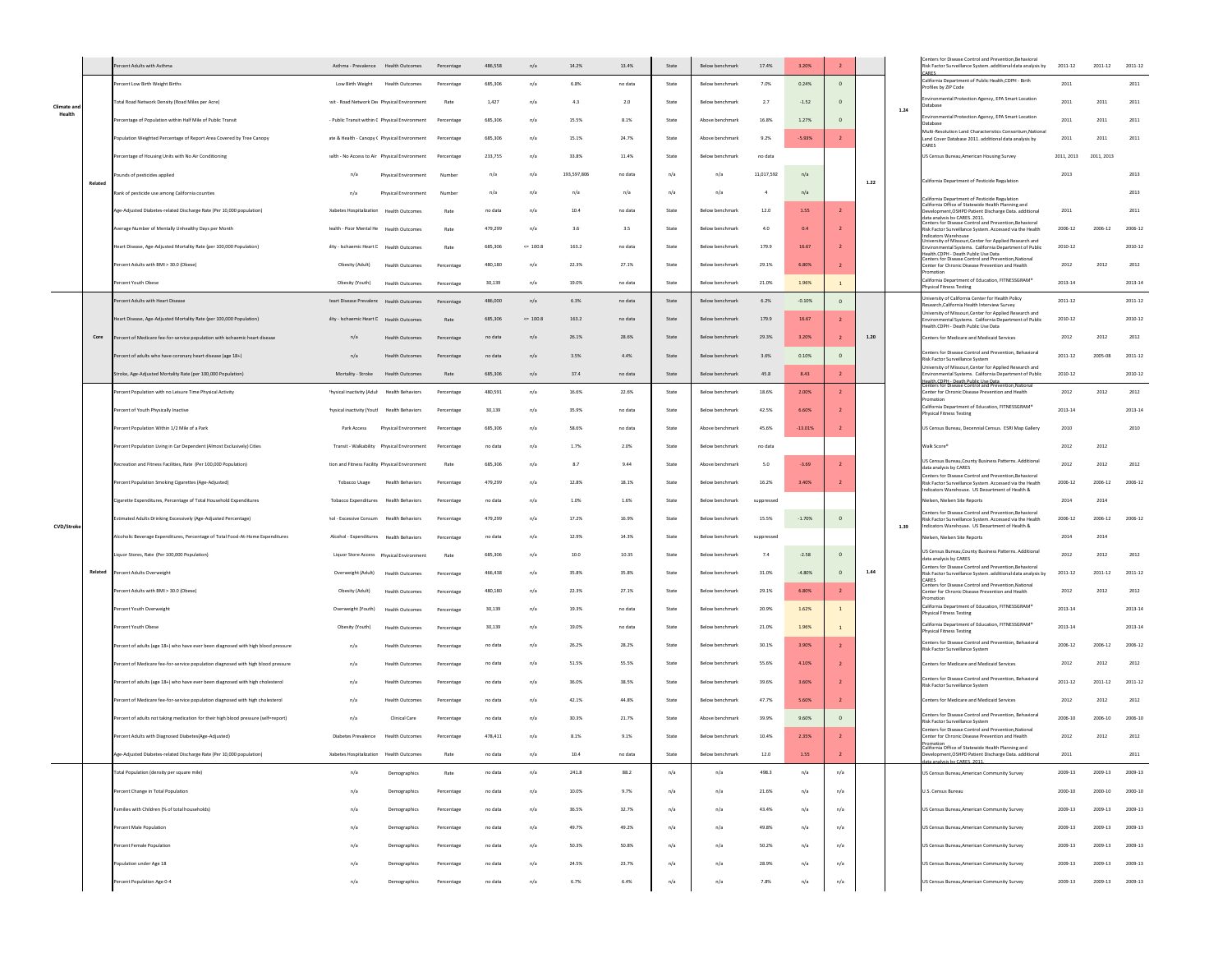|      | Percent Population Age 5-17                                                                                                                                         | n/a                       | Demographics                        | Percentage | no data | n/a          | 17.8%       | 17.3%       | n/a                             | n/a             | 21.1%       | n/a            | n/a            |      |      | JS Census Bureau, American Community Survey                                         | 2009-13     | 2009-13     | 2009-13 |
|------|---------------------------------------------------------------------------------------------------------------------------------------------------------------------|---------------------------|-------------------------------------|------------|---------|--------------|-------------|-------------|---------------------------------|-----------------|-------------|----------------|----------------|------|------|-------------------------------------------------------------------------------------|-------------|-------------|---------|
|      | Percent Population Age 18-24                                                                                                                                        | n/a                       | Demographics                        | Percentage | no data | n/a          | 10.5%       | 10.0%       | n/a                             | n/a             | 10.5%       | n/a            | n/a            |      |      | US Census Bureau.American Community Survey                                          | 2009-13     | $2009 - 13$ | 2009-13 |
|      | Percent Population Age 25-34                                                                                                                                        | n/a                       | Demographics                        | Percentage | no data | n/a          | 14.4%       | 13.4%       | n/a                             | n/a             | 13.3%       | n/a            | n/a            |      |      | US Census Bureau, American Community Survey                                         | 2009-13     | 2009-13     | 2009-13 |
|      | Percent Population Age 35-44                                                                                                                                        | n/a                       | Demographics                        | Percentage | no data | n/a          | 13.7%       | 13.1%       | n/a                             | n/a             | 13.1%       | n/a            | n/a            |      |      | US Census Bureau, American Community Survey                                         | 2009-13     | 2009-13     | 2009-13 |
|      | Percent Population Age 45-54                                                                                                                                        | n/a                       | Demographics                        | Percentage | no data | n/a          | 13.9%       | 14.3%       | n/a                             | n/a             | 13.2%       | n/a            | n/a            |      |      | US Census Bureau, American Community Survey                                         | 2009-13     | $2009 - 13$ | 2009-13 |
|      | Percent Population Age 55-64                                                                                                                                        | n/a                       | Demographics                        | Percentage | no data | n/a          | 11.1%       | 12.1%       | n/a                             | n/a             | 10.3%       | n/a            | n/a            |      |      | US Census Bureau, American Community Survey                                         | 2009-13     | $2009 - 13$ | 2009-13 |
|      | Percent Population Age 65+                                                                                                                                          | n/a                       | Demographics                        | Percentage | no data | n/a          | 11.8%       | 13.4%       | n/a                             | n/a             | 10.8%       | n/a            | n/a            |      |      | US Census Bureau, American Community Survey                                         | 2009-13     | 2009-13     | 2009-13 |
|      | Percent of Population 75y+                                                                                                                                          | n/a                       | Demographics                        | Percentage | no data | n/a          | 5.4%        | 6.0%        | n/a                             | n/a             | 4.8%        | n/a            | n/a            |      |      | US Census Bureau, American Community Survey                                         | 2009-13     | 2009-13     | 2009-13 |
|      | Median Age in Years                                                                                                                                                 | n/a                       | Demographics                        | Number     | no data | n/a          | 35.4        | 37.3        | n/a                             | n/a             | 32.9        | n/a            | n/a            |      |      | US Census Bureau, American Community Survey                                         | 2009-13     | $2009 - 13$ | 2009-13 |
| n/a  | /eteran Population (% of total population)                                                                                                                          | n/a                       | Demographics                        | Percentage | no data | n/a          | 6.7%        | 9.0%        | n/a                             | n/a             | 7.2%        | n/a            | n/a            |      |      | US Census Bureau, American Community Survey                                         | 2009-13     | 2009-13     | 2009-13 |
|      | ercent Population Rural                                                                                                                                             | n/a                       | Demographics                        | Percentage | no data | n/a          | 5.1%        | 19.1%       | n/a                             | n/a             | 8.5%        | n/a            | n/a            |      |      | U.S. Census Bureau                                                                  | 2010        | 2010        | 2010    |
|      | Percent Population Urban                                                                                                                                            | n/a                       | Demographics                        | Percentage | no data | n/a          | 95.0%       | 80.9%       | n/a                             | n/a             | 91.5%       | n/a            | n/a            |      |      | U.S. Census Bureau                                                                  | 2010        | 2010        | 2010    |
|      | Percent Population Hispanic                                                                                                                                         | n/a                       | Demographics                        | Percentage | no data | n/a          | 37.9%       | 16.6%       | n/a                             | n/a             | 39.3%       | n/a            | n/a            |      |      | US Census Bureau, American Community Survey                                         | 2009-13     | 2009-13     | 2009-13 |
|      | Percent Population Foreign-Born                                                                                                                                     | n/a                       | Demographics                        | Percentage | no data | n/a          | 27.0%       | 13.0%       | n/a                             | n/a             | 23.1%       | n/a            | n/a            |      |      | US Census Bureau, American Community Survey                                         | 2009-13     | $2009 - 13$ | 2009-13 |
|      | Percent Population not a U.S. Citizen                                                                                                                               | n/a                       | Demographics                        | Percentage | no data | n/a          | 14.3%       | 7.1%        | n/a                             | n/a             | 12.7%       | n/a            | n/a            |      |      | US Census Bureau, American Community Survey                                         | 2009-13     | 2009-13     | 2009-13 |
|      | <b>Population Geographic Mobility</b>                                                                                                                               | n/a                       |                                     |            | no data | n/a          | 4.9%        | 6.0%        | n/a                             | n/a             | 5.4%        | n/a            | n/a            |      |      |                                                                                     | 2009-13     | 2009-13     | 2009-13 |
|      | Percent of the population that speak English less than "very well"                                                                                                  |                           | Demographics                        | Percentage |         |              |             |             |                                 |                 |             |                |                |      |      | US Census Bureau, American Community Survey                                         |             |             |         |
|      |                                                                                                                                                                     | n/a                       | Demographics                        | Percentage | no data | n/a          | 19.4%       | 8.6%        | n/a                             | n/a             | 18.3%       | n/a            | n/a            |      |      | US Census Bureau.American Community Survey                                          | 2009-13     | 2009-13     | 2009-13 |
|      | Percent of linguistically isolated households                                                                                                                       | n/a                       | Demographics                        | Percentage | no data | n/a          | 10.5%       | 4.8%        | n/a                             | n/a             | 9.7%        | n/a            | n/a            |      |      | US Census Bureau.American Community Survey                                          | 2009-13     | $2009 - 13$ | 2009-13 |
|      | Percent Population Age 5+ with Limited English Proficiency                                                                                                          | n/a                       | Demographics<br>Social and Economic | Percentage | no data | n/a          | 19.4%       | 8.6%        | n/a                             | n/a             | 18.3%       | n/a            | n/a            |      |      | US Census Bureau, American Community Survey                                         | 2009-13     | $2009 - 13$ | 2009-13 |
|      | Median household income                                                                                                                                             | n/a                       | Factors                             | Number     | no data | n/a          | \$61,094    | \$53,046    | n/a                             | n/a             | \$53,380    | n/a            | n/a            |      |      | <b>US Census Bureau American Community Survey</b>                                   | 2009-13     | 2009-13     | 2009-13 |
|      | Living Wage - Annual income required to support household with two adults'                                                                                          | n/a                       | Social and Economic<br>Factors      | Number     | no data | n/a          | \$34,798.40 | no data     | n/a                             | n/a             | \$30,139.20 | n/a            | n/a            |      |      | calculated from livingwage.mit.edu                                                  | 2015        |             | 2015    |
|      | Living wage - Annual income required to support one adult and one child*                                                                                            | n/a                       | Social and Economic<br>Factors      | Number     | no data | n/a          | \$47,216.00 | no data     | n/a                             | n/a             | \$41,724.80 | n/a            | n/a            |      |      | calculated from livingwage.mit.edu                                                  | 2015        |             | 2015    |
|      | Voter turnout rate as a percent of eligible voters                                                                                                                  | n/a                       | Social and Economic<br>Factors      | Percentage | no data | n/a          | 30.9%       | no data     | n/a                             | n/a             | 27.8%       | n/a            | n/a            |      |      | California Secretary of State                                                       | 2014        |             | 2014    |
|      | Percent of population living within 1/2 mile of public transit                                                                                                      | n/a                       | Physical Environment                | Percentage | no data | n/a          | 15.5%       | 8.1%        | n/a                             | n/a             | 16.8%       | n/a            | n/a            |      |      | US Census Bureau, American Community Survey                                         | 2011        | 2011        | 2011    |
|      | Median year housing units builts                                                                                                                                    | n/a                       | Physical Environment                | Year       | no data | n/a          | 1974        | 1976        | n/a                             | n/a             | 1980        | n/a            | n/a            |      |      | JS Census Bureau, American Community Survey                                         | 2009-13     | 2009-13     | 2009-13 |
|      | Percent of children under age 18 living below 200% of Federal Poverty Level                                                                                         | n/a                       | Social and Economic<br>Factors      | Percentage | no data | n/a          | 46.0%       | 43.8%       | State                           | Below benchmark | 52.0%       | 6.00%          | $\overline{2}$ |      |      | US Census Bureau, American Community Survey                                         | 2009-13     | 2009-13     | 2009-13 |
|      | Percent Population with Income at or Below 200% FPL                                                                                                                 | $r$ - Population Below 2( | Social & Eco<br>Factors             | Percentage | 678,214 | n/a          | 35.9%       | 34.2%       | State                           | Below benchmark | 41.3%       | 5.38%          |                |      |      | US Census Bureau, American Community Survey                                         | 2009-13     | 2009-13     | 2009-13 |
|      | Percent Population in Poverty                                                                                                                                       | $r$ - Population Below 1( | Social & Economic<br>Factors        | Percentage | 678,214 | n/a          | 15.9%       | 15.4%       | State                           | Below benchmark | 18.2%       | 2.21%          |                |      |      | US Census Bureau, American Community Survey                                         | 2009-13     | 2009-13     | 2009-13 |
|      | Percent Population Under Age 18 in Poverty                                                                                                                          | ty - Children Below 100   | Social & Economic<br>Factors        | Percentage | 678,214 | n/a          | 22.2%       | 21.6%       | State                           | Below benchmark | 24.5%       | 2.34%          |                |      |      | US Census Bureau, American Community Surve                                          | 2009-13     | 2009-13     | 2009-13 |
|      | Percent People 65 years or Older In Poverty                                                                                                                         | n/a                       | Social and Economic<br>Factors      | Percentage | no data | n/a          | 9.9%        | 9.4%        | State                           | Below benchmark | 10.0%       | 0.10%          | $\circ$        |      |      | US Census Bureau, American Community Survey                                         | 2009-13     | 2009-13     | 2009-13 |
|      | Percent Single Female Headed Households in Poverty                                                                                                                  | n/a                       | Social and Economic<br>Factors      | Percentage | no data | n/a          | 13.5%       | 13.0%       | State                           | Below benchmark | 15.4%       | 1.90%          |                |      |      | US Census Bureau, American Community Survey                                         | 2009-13     | 2009-13     | 2009-13 |
|      | ercent of people living below 50% of Federal Poverty Line                                                                                                           | n/a                       | Social and Economic<br>Factors      | Percentage | no data | n/a          | 6.9%        | 6.8%        | State                           | Below benchmark | 7.2%        | 0.30%          |                |      |      | US Census Bureau, American Community Survey                                         | $2009 - 13$ | 2009-13     | 2009-13 |
| Core | cent of Families Earning over \$75,000/yea                                                                                                                          | n/a                       | Social and Economic<br>Factors      | Percentage | no data | n/a          | 46.8%       | 42.8%       | State                           | Below benchmark | 39.8%       | $-7.00%$       | $\circ$        | 1.44 |      | JS Census Bureau, American Community Survey                                         | 2009-13     | 2009-13     | 2009-13 |
|      | Median household income                                                                                                                                             | n/a                       | Social and Economic<br>Factors      | Number     | n/a     | n/a          | S61.094.00  | \$53,046.00 | State                           | Above benchmark | \$53,380.00 | $-57.714.00$   |                |      |      | JS Census Bureau, American Community Survey                                         | 2009-13     | 2009-13     | 2009-13 |
|      | Per capita income                                                                                                                                                   | n/a                       | Social and Economic<br>Factors      | Number     | n/a     | n/a          | \$29,527.00 | \$28,154.00 | State                           | Above benchmark | \$22,589.00 | $-56,938.00$   |                |      |      | US Census Bureau, American Community Survey                                         | 2009-13     | 2009-13     | 2009-13 |
|      | Living wage - Annual income required to support one adult and one child*                                                                                            | n/a                       | Social and Econo<br>Factors         | Number     | n/a     | n/a          | \$47,216.00 | no data     | State                           | n/a             | \$41,724.80 | $-$ \$5,491.20 |                |      |      | calculated from livingwage.mit.edu                                                  | 2015        |             | 2015    |
|      | Percent population receiving MediCal/Medicaid                                                                                                                       | n/a                       | Social and Economic<br>Factors      | Percentage | no data | n/a          | 23.4%       | 20.2%       | State                           | Below benchmark | 29.4%       | 5.99%          |                |      |      | US Census Bureau, American Community Survey                                         | 2009-13     | 2009-13     | 2009-13 |
|      | Percent of households with public assistance income                                                                                                                 | n/a                       | Social and Economic                 | Percentage | no data | n/a          | 4.0%        | 2.8%        | State                           | Below benchmark | 6.6%        | 2.60%          | $\overline{2}$ |      |      | US Census Bureau, American Community Survey                                         | 2009-13     | 2009-13     | 2009-13 |
|      | Unemployment Rate                                                                                                                                                   | c Security - Unemployr    | Social & Economic<br>Factors        | Percentage | 311,771 | n/a          | 7.9%        | 6.6%        | State                           | Below benchmark | 10.6%       | 2.70%          |                |      |      | US Department of Labor, Bureau of Labor Statistics                                  | 2015        | 2015        | 2015    |
|      | Percentage of civilian non-institutionalized population age 16 or older unemployed                                                                                  | n/a                       | Social and Economic<br>Factors      | Percentage | no data | n/a          | 7.2%        | 5.9%        | $\operatorname{\mathsf{State}}$ | Below benchmark | 10.7%       | 3.50%          |                |      |      | U.S. Department of Labor, Bureau of Labor Statistics                                | 2015        | 2015        | 2015    |
|      | Gini Index Value                                                                                                                                                    | Income Inequality         | Social & Economic<br>Factors        | Proportion | 215,563 | n/a          | 0.48        | 0.47        | State                           | Below benchmark | 0.44        | $-0.04$        | $\circ$        |      |      | US Census Bureau, American Community Survey                                         | 2009-13     | 2009-13     | 2009-13 |
|      | <b>Cohort Graduation Rate</b>                                                                                                                                       | n - High School Gradua    | Social & Economic<br>Factors        | Rate       | 10,389  | $>= 82.4$    | 80.4        | no data     | State                           | Above benchmark | 80.3        | $-0.14$        | $\overline{2}$ |      |      | California Department of Education                                                  | 2013        |             | 2013    |
|      | ercent of children age 3-4 enrolled in school (includes Head Start, licensed child care, nurseries, Pre- Education - School<br>K, registered child care, and other) | Enrollment Age 3-4        | Social and Economic<br>Factors      | Percentage | no data | n/a          | 49.1%       | 47.7%       | State                           | Above benchmark | 40.7%       | $-8.40%$       |                |      |      | US Census Bureau, American Community Survey                                         | 2009-13     | 2009-13     | 2009-13 |
|      | Percentage of Grade 4 ELA Test Score Not Proficient                                                                                                                 | on - Reading Below Prc    | Social & Economic<br>Factors        | Percentage | 9,652   | $\leq$ 36.3% | 36.0%       | n/a         | State                           | Below benchmark | 48.0%       | 12.00%         |                |      | 0.95 | California Department of Education                                                  | 2012-13     |             | 2012-13 |
|      | Brd grade reading proficiency (Percentage of all public school students tested in 3rd grade who scored                                                              | n/a                       | Social and Economic<br>Factors      | Percentage | no data | n/a          | 45.0%       | no data     | State                           | Above benchmark | 34.0%       | $-11.00\%$     |                |      |      | California Dept. of Education, Standardized Testing and<br>Reporting (STAR) Results | 2013        |             | 2013    |
|      | jquor Stores, Rate (Per 100,000 Population)                                                                                                                         |                           |                                     | Rate       | 685,306 | n/a          | 10.0        | 10.4        | State                           | Below benchmark | 7.4         | $-2.58$        |                |      |      | US Census Bureau, County Business Patterns. Additional<br>data analysis by CARES.   | 2012        | 2012        | 2012    |
|      |                                                                                                                                                                     |                           |                                     |            |         |              |             |             |                                 |                 |             |                |                |      |      |                                                                                     |             |             |         |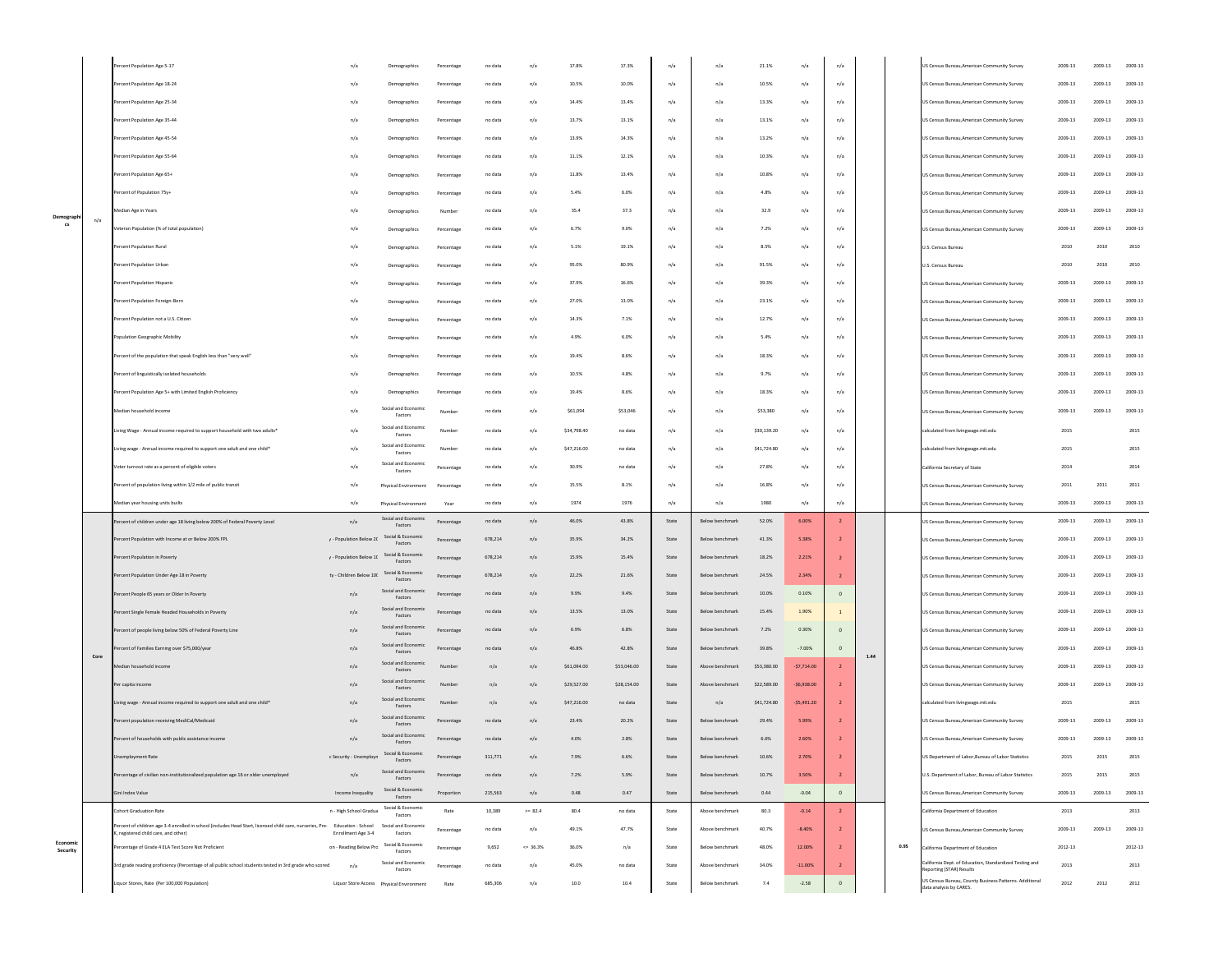|                          |         | ercent Students Eligible for Free or Reduced Price Lunch                                                                      | zible for Free/Reduced                                       | Social & Economic<br>Factors      | Percentage   | 139,605 | n/a        | 58.1% | 52.4%   | State                           | Below benchmark        | 64.3%   | 6.15%          |                |      |      | ational Center for Education Statistics, NCES - Common<br>ore of Data                                                                                   | 2013-14     | 2013-14     | 2013-14     |
|--------------------------|---------|-------------------------------------------------------------------------------------------------------------------------------|--------------------------------------------------------------|-----------------------------------|--------------|---------|------------|-------|---------|---------------------------------|------------------------|---------|----------------|----------------|------|------|---------------------------------------------------------------------------------------------------------------------------------------------------------|-------------|-------------|-------------|
|                          |         | ercent Population Receiving SNAP Benefits                                                                                     | ırity - Population Recei                                     | Social & Economic<br>Factors      | Percentage   | 682,863 | n/a        | 10.6% | 15.2%   | State                           | Below benchmark        | 15.2%   | 4.60%          |                |      |      | US Census Bureau, Small Area Income & Poverty Estimates                                                                                                 | 2011        | 2011        | 2011        |
|                          |         | Dignity Community Need Index                                                                                                  | n/a                                                          | Social and Economi<br>Factors     | Number       | n/a     | n/a        | n/a   | n/a     | n/a                             | Below benchmark        | 4.2     |                |                |      |      | Dignity Health Community Need Index                                                                                                                     |             |             | 2015        |
|                          |         | Percent of Insured Population Receiving Medicaid                                                                              | - Population Receiving                                       | Social & Economic<br>Factors      | Percentage   | 684,141 | n/a        | 23.4% | 20.2%   | State                           | Below benchmark        | 29.4%   | 5.99%          |                |      |      | American Community Survey, Sy                                                                                                                           | 2009-13     | 2009-13     | 2009-13     |
|                          |         | Percent Uninsured Population                                                                                                  | ance - Uninsured Popu                                        | Social & Economic                 | Percentage   | 684.141 | n/a        | 17.8% | 14.9%   | State                           | Below benchmark        | 17.1%   | $-0.68%$       | $\circ$        |      |      | American Community Survey, Sy                                                                                                                           | 2009-13     | 2009-13     | 2009-13     |
|                          | Related | werage Daily School Breakfast Program Participation Rate                                                                      | urity - School Breakfast                                     | Factors<br>Social & Economic      | Percentage   | no data | n/a        | 3.9%  | 4.2%    | State                           | Below benchmark        | no data | n/a            |                | 0.89 |      | US Department of Agriculture. Food and Nutrition                                                                                                        | 2013        | 2013        |             |
|                          |         |                                                                                                                               |                                                              | Factors<br>Social & Economi       |              |         |            |       |         |                                 |                        |         |                |                |      |      | Service, USDA - Child Nutrition Program                                                                                                                 |             |             |             |
|                          |         | ercentage of the Population with Food Insecurity                                                                              | iecurity - Food Insecuri                                     | Factors                           | Percentage   | 687,036 | n/a        | 16.2% | 15.9%   | State                           | Below benchmark        | 18.0%   | 1.71%          | $\,$ 1         |      |      | <b>Feeding America</b>                                                                                                                                  | 2012        | 2012        | 2012        |
|                          |         | acant Housing Units, Percent                                                                                                  | Iousing - Vacant Housir Physical Environment                 |                                   | Percentage   | 234,622 | n/a        | 8.6%  | 12.5%   | State                           | Below benchmark        | 8.1%    | $-0.51%$       | $\overline{0}$ |      |      | American Community Survey, Sy                                                                                                                           | 2009-13     | 2009-13     | 2009-13     |
|                          |         | ercentage of Households where Housing Costs Exceed 30% of Income                                                              | g - Cost Burdened Hou Physical Environment                   |                                   | Percentage   | 215,563 | n/a        | 45.9% | 35.5%   | State                           | Below benchmark        | 44.9%   | $-0.97%$       | $\overline{0}$ |      |      | American Community Survey, Sy                                                                                                                           | 2009-13     | 2009-13     | 2009-13     |
|                          |         | ercent Occupied Housing Units with One or More Substandard Conditions                                                         | sing - Substandard Hot Physical Environment                  |                                   | Percentage   | 215,563 | n/a        | 48.4% | 36.1%   | State                           | Below benchmark        | 47.5%   | $-0.88%$       | $\Omega$       |      |      | American Community Survey, Sy                                                                                                                           | 2009-13     | 2009-13     | 2009-13     |
|                          |         | HUD-Assisted Units, Rate per 10,000 Housing Units                                                                             | ousing - Assisted Housi Physical Environment                 |                                   | Rate         | 233,755 | n/a        | 368.3 | 384.3   | State                           | Below benchmark        | 335.1   | $-33.16$       | $\epsilon$     |      |      | US Department of Housing and Urban Development                                                                                                          | 2013        | 2013        | 2013        |
|                          |         | roportion of renter occupied households living in overcrowded environments (>1 persons/room)                                  | n/a                                                          | Physical Environment              | Percentage   | no data | n/a        | 12.2% | 4.2%    | State                           | Below benchmark        | 11.4%   | $-0.80%$       |                |      |      | American Community Survey, Sy                                                                                                                           | 2008-12     | $2008 - 12$ | 2008-12     |
|                          |         | ercentage of Workers Commuting More than 60 Minutes                                                                           | Fourity - Commute Ove                                        | Social & Economic<br>Factors      | Percentage   | 250,601 | n/a        | 10.1% | 8.1%    | State                           | Below benchmark        | 15.2%   | 5.06%          |                |      |      | Imerican Community Survey, Sy                                                                                                                           | 2009-13     | 2009-13     | 2009-13     |
|                          |         | ercent renter occupied households                                                                                             | n/a                                                          | Social and Economic<br>Factors    | Percentage   | no data | n/a        | 44.7% | 35.1%   | State                           | Below benchmark        | 41.7%   | $-3.00%$       | $\Omega$       |      |      | American Community Survey, Sy                                                                                                                           | 2009-13     | $2009 - 13$ | 2009-13     |
|                          |         | bad network density (road miles per square mile)                                                                              | n/a                                                          | Physical Environment              | Rate         | n/a     | n/a        | 0.0   | 0.0     | State                           | Below benchmark        | 0.0     | $-0.016$       | $\Omega$       |      |      | invironmental Protection Agency                                                                                                                         | 2011        | 2011        | 2011        |
|                          |         | ercentage of Households with No Motor Vehicle                                                                                 | curity - Households wi                                       | Social & Economic                 | Percentage   | 215,563 | n/a        | 7.8%  | 9.1%    | State                           | Below benchmark        | 6.9%    | $-0.86%$       | $\circ$        |      |      | nerican Community Survey, Sy                                                                                                                            | 2009-13     | 2009-13     | 2009-13     |
|                          |         | ercent Population Age 25+ with No High School Diploma                                                                         | lucation - Less thar<br><b>High School Diploma</b>           | Factors<br>Social & Economic      | Percentage   | 420.689 | n/a        | 18.8% | 14.0%   | State                           | Below benchmark        | 22.7%   | 3.98%          | $\overline{z}$ |      |      | nerican Community Survey, Sy                                                                                                                            | 2009-13     | 2009-13     | 2009-13     |
|                          |         | ercent of population age 25+ with Associate's degree or higher                                                                | for Faujvalent<br>n/a                                        | Factors<br>Social and Economic    | Percentage   | no data | n/a        | 38.4% | 36.7%   | State                           | Above benchmark        | 27.0%   | $-11.40%$      |                |      |      | Imerican Community Survey, Sy                                                                                                                           | 2009-13     | 2009-13     | 2009-13     |
|                          |         | rcent of English language learners (grade 10) who passed the California High School Exit Exam in                              |                                                              | Factors<br>Social and Economic    |              |         |            |       |         |                                 |                        |         |                |                |      |      |                                                                                                                                                         |             |             |             |
|                          | Core    | glish Language Arts (ELA)<br>rcent of English language learners (grade 10) who passed the California High School Exit Exam in | n/a                                                          | Factors<br>Social and Econ        | Percentage   | no data | n/a        | 38.0% | n/a     | State                           | Above benchmark        | 33.0%   | $-5.00%$       |                |      |      | California Department of Education                                                                                                                      | 2014        |             | 2014        |
|                          |         |                                                                                                                               | n/a                                                          | Factors                           | Percentage   | no data | n/a        | 54.0% | n/a     | State                           | Above benchmark        | 56.0%   | 2.00%          |                |      |      | California Department of Education                                                                                                                      | 2014        |             | 2014        |
|                          |         | ercentage of Population Age 3-4 Enrolled in School                                                                            | Education - School<br>Enrollment Age 3-4<br>Education - Head | Social & Economic<br>Factors      | Percentage   | 22,915  | n/a        | 49.1% | 47.7%   | State                           | Above benchmark        | 40.7%   | $-8.35%$       |                |      |      | American Community Survey, Sy                                                                                                                           | 2009-13     | 2009-13     | 2009-13     |
|                          |         | Head Start Programs Rate (Per 10,000 Children Under Age 5)                                                                    | Start Program<br>Facilities                                  | Social & Economic<br>Factors      | Rate         | 54,228  | n/a        | 6.3   | 7.6     | State                           | Above benchmark        | 10.1    | 3.8            | $\overline{0}$ |      |      | US Department of Health & Human Services.<br>ministration for Children and Families.                                                                    | 2014        | 2014        | 2014        |
| Education                |         | ercent of fourth grade children reading below the "proficient" level ("basic" or "worse")                                     | on - Reading Below Pro                                       | Social and Economic<br>Factors    | Percentage   | no data | $<= 36.3%$ | 36.0% | n/a     | State                           | Below benchmark        | 48.0%   | 12.00%         |                | 1.31 | 1.31 | California Department of Education                                                                                                                      | 2012-13     |             | 2012-13     |
|                          |         | ercent of students meeting UC or CSU course requirements                                                                      | n/a                                                          | Social and Econo<br>Factors       | Percentage   | no data | n/a        | 41.9% | n/a     | State                           | Above benchmark        | 27.0%   | $-14.90%$      |                |      |      | California Department of Education                                                                                                                      | 2014        |             | 2014        |
|                          |         | ercent of English language learners (K-12) who met California English Language Development Test (CI                           | n/a                                                          | Social and Economic<br>Factors    | Percentage   | 28,282  | n/i        | 39.0% | n/a     | State                           | Above benchmark        | 38,0%   | $-1.00%$       |                |      |      | California Department of Education                                                                                                                      | 2014-15     |             | 2014-15     |
|                          |         | xpulsion Rate (per 100 enrolled students)                                                                                     | vience - School Expulsio                                     | Social and Economic<br>Factors    | Percentage   | 283.265 | n/a        | 0.1%  | n/a     | State                           | Below benchmark        | 0.1%    | $\overline{0}$ | $\Omega$       |      |      | California Department of Education, California<br>Longitudinal Pupil Achievement Data System                                                            | 2013-14     |             | 2013-14     |
|                          |         | Percent of high school graduates enrolled in CA public postsecondary institution within 16 months afti                        | n/a                                                          | Social and Economic<br>Factors    | Percentage   | no data | n/a        | 51.3% | n/a     | State                           | Above benchmark        | 53.0%   | 1.70%          | $\Omega$       |      |      | California Department of Education                                                                                                                      | 2006-07     |             | 2006-07     |
|                          |         | ercent of high school graduates who complete at least 1 year of credits at CA public postsecondary in                         | n/a                                                          | Social and Econ<br>Factors        | Percentage   | no data | n/a        | 28.3% | n/a     | State                           | Above benchmark        | 26.2%   | $-2.10%$       |                |      |      | California Department of Education                                                                                                                      | 2006-07     |             | 2006-07     |
|                          |         | ercent of high school graduates enrolled in a postsecondary institution in the U.S. within 16 months a                        | n/a                                                          | Social and Economic               | Percentage   | no data | n/a        | 74.4% | no data | State                           | Above benchmark        | 71.7%   | $-2.70%$       |                |      |      | California Department of Education                                                                                                                      | 2008-09     |             | 2008-09     |
|                          |         | Chlamydia Infection Rate (Per 100,000 population)                                                                             | STD - Chlamydia                                              | Factors<br><b>Health Outcomes</b> | Rate         | 696.214 | n/a        | 444.9 | 456.7   | State                           | Below benchmark        | 528.1   | 83.2           |                |      |      | S Department of Health & Human Services,Healt<br>Indicators Warehouse. Centers for Disease Control and                                                  | 2012        | 2012        | 2012        |
|                          |         |                                                                                                                               |                                                              |                                   |              |         | $<=251.9$  | 152.8 |         | State                           |                        | 264.8   | 112            |                |      |      | evention National Center for HIV/AIDS Viral                                                                                                             | $2011 - 13$ |             | $2011 - 13$ |
|                          |         | onorrhea Incidence (rate of gonorrhea cases per 100,000 population)                                                           | n/a                                                          | <b>Health Outcomes</b>            | Rate         | no data |            |       | no data |                                 | Below benchmark        |         |                |                |      |      | California Department of Public Health                                                                                                                  |             |             |             |
| HIV/AIDS/S<br><b>TDs</b> | Core    | IDS Incidence (newly diagnosed cases; per 100,000 population)                                                                 | n/a                                                          | <b>Health Outcomes</b>            | Rate         | no data | $<=12.4$   | 8.1   | no data | State                           | Below benchmark        | 5.1     | $-3$           | $\epsilon$     | 0.80 | 1.00 | California Department of Public Health<br>US Department of Health & Human Services, Health                                                              | 2009-11     |             | 2011-13     |
|                          |         | pulation with HIV / AIDS, Rate (Per 100,000 population)                                                                       | STD - HIV Prevalence                                         | <b>Health Outcomes</b>            | Rate         | 544,951 | n/a        | 363.0 | 340.4   | State                           | Below benchmark        | 217.0   | $-146$         |                |      |      | ndicators Warehouse. Centers for Disease Control and<br>ention National Center for HIV/AIDS Viral<br>California Office of Statewide Health Planning and | 2010        | 2010        | 2010        |
|                          |         | ge-Adjusted Discharge Rate (Per 10,000 population)                                                                            | TD - HIV Hospitalizatior Health Outcomes                     |                                   | Rate         | no data | n/a        | 2.0   | no data | State                           | Below benchmark        | 1.7     | $-0.26$        | $\circ$        |      |      | Development, OSHPD Patient Discharge Data. additional<br>data analysis hy CARES 2011<br>nters for Disease Control and Prevention , Behaviora            | 2011        |             | 2011        |
|                          | Related | ercent Adults Never Screened for HIV / AIDS                                                                                   | STD - No HIV Screening                                       | Clinical Care                     | Percentage   | 403,297 | n/a        | 60.8% | 62.8%   | State                           | Below benchmark        | 66.7%   | 5.82%          | $\overline{2}$ | 2.00 |      | Risk Factor Surveillance System. Additional data analysis by<br>University of Missouri Center for Annlied Research and                                  | $2011 - 12$ | 2011-12     | $2011 - 12$ |
|                          |         | iicide. Age-Adjusted Mortality Rate (per 100.000 Population)                                                                  | Mortality - Suicide                                          | <b>Health Outcomes</b>            | Rate         | 685,306 | $<= 10.2$  | 9.8   | no data | State                           | Below benchmark        | 10.8    | 1.03           |                |      |      | Environmental Systems, California Department of Public<br>alth CDPH - Death Public Lise Data                                                            | 2010-12     |             | 2010-12     |
|                          |         | werage Number of Mentally Unhealthy Days per Month                                                                            | lealth - Poor Mental He                                      | <b>Health Outcomes</b>            | Rate         | 479,299 | n/a        | 3.6   | 3.5     | State                           | Below benchmark        | 4.0     | 0.4            |                |      |      | Centers for Disease Control and Prevention, Behavioral<br>Risk Factor Surveillance System. Accessed via the Health<br>licators Warehou                  | 2006-12     | 2006-12     | 2006-12     |
|                          |         | ercentage likely having had serious psychological distress in past year                                                       | n/a                                                          | <b>Health Outcomes</b>            | Percentage   | no data | n/a        | 8.0%  | n/a     | State                           | Below benchmark        | 9.3%    | 1.30%          | $\overline{1}$ |      |      | California Health Interview Survey                                                                                                                      | 2012-14     |             | 2012-14     |
|                          |         | Percentage of Medicare Beneficiaries with Depression                                                                          | epression Among Med Health Outcomes                          |                                   | Percentage   | 55,640  | n/a        | 13.4% | 15.4%   | State                           | Below benchmark        | 13.0%   | $-0.40%$       | $\circ$        |      |      | Centers for Medicare and Medicaid Services                                                                                                              | 2012        | 2012        | 2012        |
|                          |         | lental Health Care Provider Rate (Per 100,000 Population)                                                                     | s to Mental Health Pro Clinical Care                         |                                   | Rate         | 716,269 | n/a        | 157.0 | 134.1   | State                           | Above benchmark        | 90.1    | $-66.9$        | $\overline{2}$ |      |      | iversity of Wisconsin Population Health Institute,                                                                                                      | 2014        | 2014        | 2014        |
|                          |         | ercent of adults with a physical, mental or emotional disability                                                              | n/a                                                          | Health Outcomes                   | $Percentage$ | no data | n/a        | 29.9% | n/a     | $\operatorname{\mathsf{State}}$ | Below benchmark        | 34.2%   | 4.30%          |                |      |      | bunty Health Rankings<br>California Health Interview Survey                                                                                             | $2011 - 12$ |             | 2011-12     |
|                          | Core    | ercent of adults age 65+ with a physical, mental or emotional disability                                                      | n/a                                                          | <b>Health Outcomes</b>            | Percentage   | no data | n/a        | 51.9% | n/a     | State                           | Below benchmark        | 54.0%   | 2.10%          | $\overline{2}$ | 1.33 |      | California Health Interview Survey                                                                                                                      | $2011 - 12$ |             | 2011-12     |
|                          |         | ercent of 11th grade students who felt sad or hopeless almost everyday for 2 weeks or more so that                            |                                                              |                                   |              |         |            |       |         |                                 | <b>Below benchmark</b> |         |                |                |      |      |                                                                                                                                                         |             |             |             |
|                          |         | ey stopped doing some usual activities                                                                                        | n/a                                                          | <b>Health Outcomes</b>            | Percentage   | no data | n/a        | 32.0% | n/a     | State                           |                        | 32.0%   | 0.00%          | $\Omega$       |      |      | lealthy Kids Survey                                                                                                                                     | 2009-11     |             | 2009-11     |
| Mental<br>Health         |         | uicide attempt rate (emergency room or hospitalization per 100,000 residents ages 12-24)                                      | n/a                                                          | <b>Health Outcomes</b>            | Rate         | no data | n/a        | 7.7   | no data | State                           | Below benchmark        | 6.0     | $-1.7$         | $\Omega$       |      | 1.18 | California Department of Public Health                                                                                                                  | 2013        |             | 2013        |
|                          |         | ercentage of mothers reporting postpartum depression                                                                          | n/a                                                          | Health Outcomes                   | Percentage   | no data | n/a        | 16.0% | n/a     | $\operatorname{\mathsf{State}}$ | Below benchmark        | 17.7%   | 1.70%          |                |      |      | Maternal and Infant Health Assessment                                                                                                                   | 2012        |             | 2012        |
|                          |         | rug induced deaths (age-adjusted rate; Per 100,000 population)                                                                | n/a                                                          | <b>Health Outcomes</b>            | Rate         | no data | $<= 11.3$  | 11.1  | n/a     | State                           | Below benchmark        | 17.3    | 6.20           | $\overline{2}$ |      |      | California Public Health Department                                                                                                                     | $2011 - 13$ |             | $2011 - 13$ |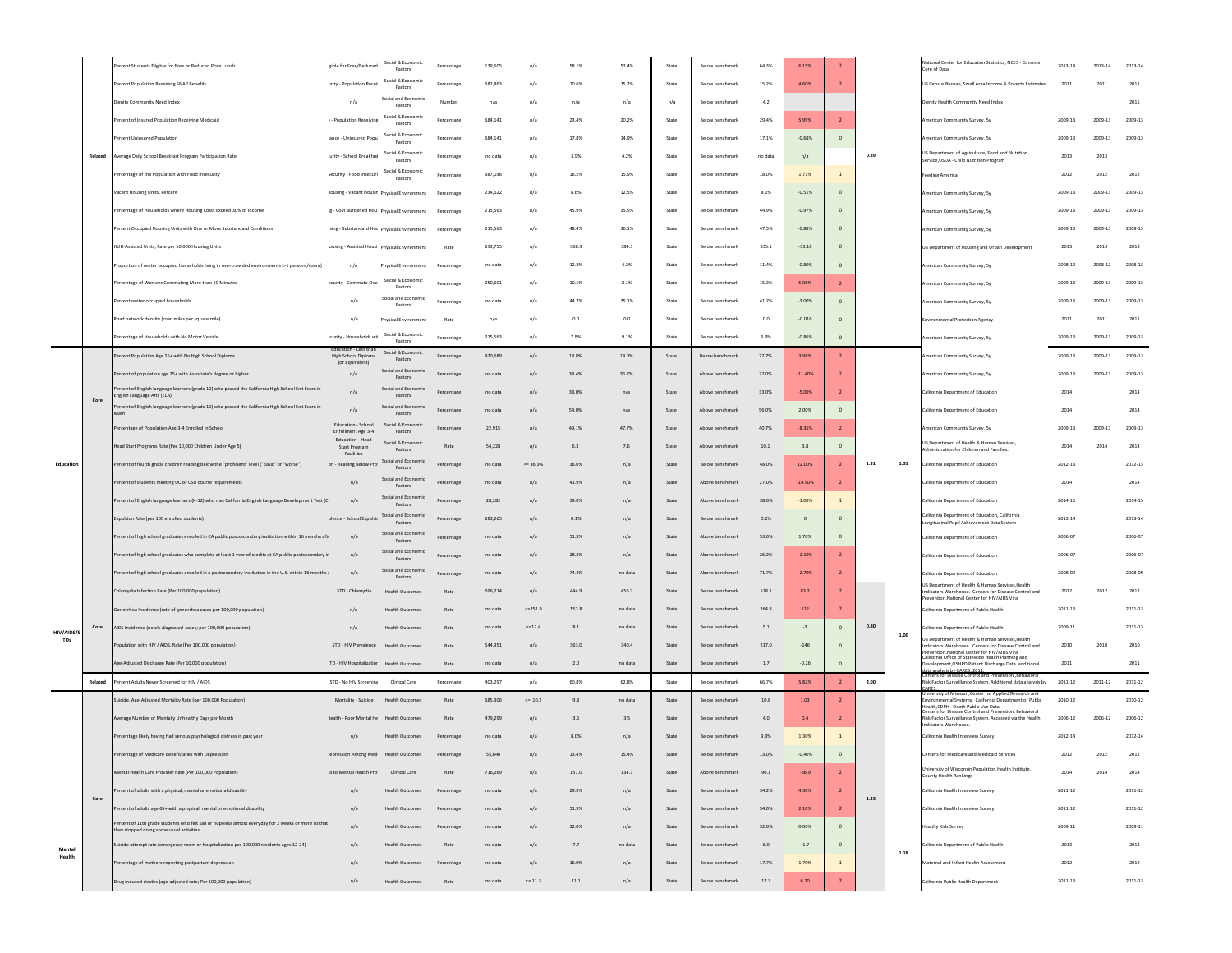|                        |         | centage with Poor Mental Health                                                                                               | alth - Needing Mental I Health Outcomes        |                                | Percentage | 496,000 | n/a       | 15.9%   | no data | State                           | Below benchmark        | 18.2%      | 2.30%              | $\overline{2}$ |      |      | ilifornia Health Interview Survey<br>ad Start Report: Assessing The Needs Of Children i                                                                     | 2013-14     |         | 2013-14     |
|------------------------|---------|-------------------------------------------------------------------------------------------------------------------------------|------------------------------------------------|--------------------------------|------------|---------|-----------|---------|---------|---------------------------------|------------------------|------------|--------------------|----------------|------|------|-------------------------------------------------------------------------------------------------------------------------------------------------------------|-------------|---------|-------------|
|                        |         | otal number of homeless individuals                                                                                           | n/a                                            | Social and Economic<br>Factors | Numbe      | no data | n/a       | no data | no data | n/a                             | n/a                    | 2.641      | n/a                |                |      |      | milies In San Joaquin County 2014. San Joaquin County<br>nmunity Development Department, "San Joaquin                                                       |             |         | 2011        |
|                        |         | ubstantiated allegations of child maltreatment per 1,000 children ages 0-17                                                   | n/a                                            | <b>Health Outcomes</b>         | Rate       | no data | $<=8.5$   | 8.7     | n/a     | State                           | Below benchmark        | 7.3        | $-1.4$             | $\Omega$       |      |      | California Child Welfare Indicators Project (CCWIP)                                                                                                         | 2014        |         | 2014        |
|                        | Related | ercent of 11th grade students who report they've been victims of cyber bullying in the past 12 month                          | n/a                                            | <b>Health Outcomes</b>         | Percentage | no data | n/a       | 24.0%   | n/a     | State                           | Below benchmark        | 15.0%      | $-9.00%$           |                | 0.80 |      | Healthy Kids Survey                                                                                                                                         | 2009-11     |         | 2009-1:     |
|                        |         | ercent of 11th grade students reporting harassment on school property related to their sexual orient                          | n/a                                            | <b>Health Outcomes</b>         | Percentage | no data | n/a       | 8.0%    | n/a     | State                           | Below benchmark        | 6.0%       | $-2.00%$           | $\mathbf{0}$   |      |      | lealthy Kids Survey                                                                                                                                         | 2009-11     |         | 2009-11     |
|                        |         | Percent of 11th grade students reporting harassment or bullying on school property within the past<br>2 months for any reason | n/a                                            | <b>Health Outcomes</b>         | Percentage | no data | n/a       | 28.0%   | n/a     | State                           | Below benchmark        | 34.0%      | 6.00%              | $\overline{z}$ |      |      | lealthy Kids Survey                                                                                                                                         | 2009-11     |         | 2009-11     |
|                        |         | ercent Adults Without Adequate Social / emotional Support (Age-Adjusted)                                                      | f Social or emotional Si                       | Social & Economic<br>Factors   | Percentage | 479,299 | n/a       | 24.6%   | 20.7%   | State                           | Below benchmark        | 29.1%      | 4.50%              | $\overline{2}$ |      |      | nters for Disease Control and Prevention, Behavioral<br>Risk Factor Surveillance System, Accessed via the Health<br>rs Warehouse LIS Denartment of Health & | 2006-12     | 2006-12 | 2006-12     |
|                        |         | ercent Adults Overweight                                                                                                      | Overweight (Adult)                             | <b>Health Outcomes</b>         | Percentage | 466,438 | n/a       | 35.8%   | 35.8%   | State                           | Below benchmark        | 31.0%      | $-4.80%$           | $\circ$        |      |      | Centers for Disease Control and Prevention, Beh-<br>Risk Factor Surveillance System. Additional data analysis by                                            | $2011 - 12$ | 2011-12 | 2011-12     |
|                        |         | ercent Adults with BMI > 30.0 (Obese)                                                                                         | Obesity (Adult)                                | Health Outcomes                | Percentage | 480,180 | n/3       | 22.3%   | 27.1%   | State                           | Below benchmark        | 29.1%      | 6.80%              | $\overline{2}$ |      |      | Centers for Disease Control and Prevention, National<br>Center for Chronic Disease Prevention and Health                                                    | 2012        | 2012    | 2012        |
|                        |         | Percent Youth Overweight                                                                                                      | Overweight (Youth)                             | <b>Health Outcomes</b>         | Percentage | 30.139  | n/a       | 19.3%   | no data | State                           | Below benchmark        | 20.9%      | 1.62%              |                |      |      | alifornia Department of Education, FITNESSGRAM®<br><b>Physical Fitness Testing</b>                                                                          | 2013-14     |         | 2013-14     |
|                        |         | Percent Youth Obese                                                                                                           | Obesity (Youth)                                | <b>Health Outcomes</b>         | Percentage | 30,139  | n/a       | 19.0%   | no data | State                           | Below benchmark        | 21.0%      | 1.96%              |                |      |      | California Department of Education, FITNESSGRAM*                                                                                                            | 2013-14     |         | 2013-14     |
|                        | Core    | ercent of low income (<200% FPL) preschool children (age 2-4) who are obese                                                   | n/a                                            | <b>Health Outcomes</b>         | Percentage | no data | $5 - 9.6$ | 17.2%   | no data | State                           | Below benchmark        | 16.8%      | $-0.40%$           | $\Omega$       | 1.33 |      | Physical Fitness Testing<br>alifornia Department of Public Health, Pediatric Nutrition                                                                      | 2010        |         | 2010        |
|                        |         | ercent Adults with Diagnosed Diabetes(Age-Adjusted)                                                                           | Diabetes Prevalence                            | <b>Health Outcomes</b>         | Percentage | 478,411 | n/a       | 8.1%    | 9.1%    | State                           | Below benchmark        | 10.4%      | 2.35%              |                |      |      | surveillance Survey<br>enters for Disease Control and Prevention, National<br>Center for Chronic Disease Prevention and Health                              | 2012        | 2012    | 2012        |
|                        |         |                                                                                                                               |                                                | <b>Health Outcomes</b>         |            | no data | n/a       | 26.6%   | 27.0%   | State                           | Below benchmark        | 28.8%      | 2.20%              |                |      |      |                                                                                                                                                             | 2012        | 2012    | 2012        |
|                        |         | ercent of Medicare fee-for-service population with diabetes                                                                   | n/a                                            |                                | Percentag  |         |           |         |         |                                 |                        |            |                    |                |      |      | Centers for Medicare and Medicaid Services                                                                                                                  |             |         |             |
|                        |         | liabetes mortality rate (age-adjusted; Per 100,000 population)                                                                | n/a                                            | <b>Health Outcomes</b>         | Rate       | no data | n/a       | 20.2    | no data | State                           | Below benchmark        | 28.9       | 8.7                |                |      |      | California Department of Public Health<br>California Office of Statewide Health Planning and                                                                | 2009-11     |         | 2009-11     |
|                        |         | ge-Adjusted Diabetes-related Discharge Rate (Per 10,000 population)                                                           | )iabetes Hospitalization                       | <b>Health Outcomes</b>         | Rate       | no data | n/a       | 10.4    | no data | $\operatorname{\mathsf{State}}$ | Below benchmark        | 12.0       | 1.55               | $\overline{2}$ |      |      | Development, OSHPD Patient Discharge Data. Additional<br>is hy CARES<br>Centers for Disease Control and Prevention, Behaviora                               | 2011        |         | 2011        |
|                        |         | ercent Adults with Inadequate Fruit / Vegetable Consumption                                                                   | /Vegetable Consumpti                           | <b>Health Behaviors</b>        | Percentage | 462,249 | n/a       | 71.5%   | 75.7%   | State                           | Below benchmark        | 65.6%      | $-5.90%$           | $\mathbf 0$    |      |      | Risk Factor Surveillance System. Accessed via the Health<br>icators Warehouse IS Denartment of Health &                                                     | 2005-09     | 2005-09 | 2005-09     |
|                        |         | rcent Population Age 2-13 with Inadequate Fruit/Vegetable Consumption                                                         | /Vegetable Consumptir                          | <b>Health Behaviors</b>        | Percentage | 110,000 | n/a       | 47.4%   | no data | State                           | Below benchmark        | 46.4%      | $\textbf{-1.00}\%$ | $\mathbf 0$    |      |      | alifornia Health Interview Survey                                                                                                                           | $2011 - 12$ |         | 2011-12     |
|                        |         | Fruit / Vegetable Expenditures, Percentage of Total Food-At-Home Expenditures                                                 | it/Vegetable Expendit: Health Behaviors        |                                | Percentage | no data | n/a       | 14.1%   | 12.7%   | State                           | Above benchmark        | suppressed |                    |                |      |      | Vielsen, Nielsen Site Reports                                                                                                                               | 2014        | 2014    |             |
|                        |         | Soda Expenditures, Percentage of Total Food-At-Home Expenditures                                                              | Soft Drink Expenditure                         | <b>Health Behaviors</b>        | Percentage | no data | n/a       | 3.6%    | 4.0%    | State                           | Below benchmark        | suppressed |                    |                |      |      | ielsen, Nielsen Site Reports                                                                                                                                | 2014        | 2014    |             |
|                        |         | ercent of children age 2-11 drinking one or more sugar sweetened beverages on previous day                                    | n/a                                            | <b>Health Behaviors</b>        | Percentage | no data | n/a       | 27.0%   | no data | State                           | Below benchmark        | 38.3%      | 11.30%             |                |      |      | California Health Interview Survey                                                                                                                          | $2011 - 12$ |         | $2011 - 12$ |
|                        |         | Percent of low-income population with low food access                                                                         | n/a                                            | Physical Environment           | Percentage | no data | n/i       | 3.4%    | 6.3%    | State                           | Below benchmark        | 4.6%       | 1.20%              |                |      |      | U.S. Department of Agriculture, Economic Research<br>iervice                                                                                                | 2010        | 2010    | 2010        |
|                        |         | SNAP-authorized retailers per 100,000 population                                                                              | n/a                                            | Physical Environment           | Rate       | no data | n/a       | 63.9    | 78.4    | State                           | Above benchmark        | 69.3       | 5.35               | $\mathbf{0}$   |      |      | U.S. Department of Agriculture, Food and Nutrition Service                                                                                                  | 2014        | 2014    | 2012        |
|                        |         | Fast Food Restaurants, Rate (Per 100,000 Population)                                                                          | ronment - Fast Food R Physical Environment     |                                | Rate       | 685,306 | n/a       | 74.5    | 72.0    | State                           | Below benchmark        | 59.1       | $-15.41$           | $\mathbf{0}$   |      |      | US Census Bureau, County Business Patterns. Additional<br>data analysis by CARES.                                                                           | 2011        | 2011    | 2011        |
|                        |         | Grocery Stores, Rate (Per 100,000 Population)                                                                                 | Invironment - Grocery Physical Environment     |                                | Rate       | 685,306 | n/a       | 21.5    | 21.1    | State                           | Above benchmark        | 23.2       | 1.69               | $\circ$        |      |      | American Community Survey, Sy                                                                                                                               | 2011        | 2011    | 2011        |
|                        |         | WIC-Authorized Food Stores, Rate (Per 100,000 Population)                                                                     | ment - WIC-Authorizer Physical Environment     |                                | Rate       | 696,217 | n/a       | 15.8    | 15.6    | State                           | Above benchmark        | 16.4       | 0.60               |                |      |      | US Department of Agriculture, Economic Research Service,<br>USDA - Food Environment Atlas                                                                   | 2011        | 2011    | 2011        |
| Obesity/HB             |         | Percent Population with Low Food Access                                                                                       | curity - Food Desert Pc                        | Social & Economic              | Percentage | 685.306 | n/a       | 14.3%   | 23.6%   | State                           | Below benchmark        | 15.1%      | 0.78%              | $\Omega$       |      |      | US Department of Agriculture, Economic Research Service,                                                                                                    | 2010        | 2010    | 2010        |
| AL/<br><b>Diabetes</b> |         | Percent Population with no Leisure Time Physical Activity                                                                     | 'hysical inactivity (Adul Health Behaviors     | Factors                        | Percentage | 480,591 | n/a       | 16.6%   | 22.6%   | State                           | Below benchmark        | 18.6%      | 2.00%              | $\overline{2}$ |      | 1.20 | JSDA - Food Access Research Atlas<br>enters for Disease Control and Prevention, National<br>enter for Chronic Disease Prevention and Health                 | 2012        | 2012    | 2012        |
|                        |         | Percent youth in grades 5,7,9 with "high risk" or "needs improvement" aerobic capacity                                        | frysical inactivity (Youti                     | <b>Health Behaviors</b>        | Percentage | 30,139  | n/a       | 35.9%   | no data | State                           | Below benchmark        | 42.5%      | 6.60%              |                |      |      | lifornia Department of Education, FITNESSGRAM®                                                                                                              | 2013-14     |         | $2013 - 1$  |
|                        |         | rercent of children under 18 consuming fast food at least once in past week                                                   | n/a                                            | <b>Health Behaviors</b>        | Percentage | no data | n/a       | 70.9%   | n/a     | State                           | Below benchmark        | 79.1%      | 8.20%              |                |      |      | Physical Fitness Testing<br>California Health Interview Survey                                                                                              | $2011 - 12$ |         | 2011-12     |
|                        |         | ercent of 11th grade students who report eating breakfast on day of survey                                                    | n/a                                            | <b>Health Behaviors</b>        |            | no data | n/a       | 60.0%   | n/a     | State                           | Above benchmark        | 53.0%      | $-7.00%$           |                |      |      |                                                                                                                                                             | $2011 - 13$ |         | 2013-14     |
|                        |         |                                                                                                                               |                                                |                                | Percentage |         |           |         |         |                                 |                        |            |                    |                | 1.15 |      | California Healthy Kids Survey<br>artmouth College Institute for Health Policy & Clinical                                                                   |             |         |             |
|                        | Related | ercentage of diabetic Medicare patients who have had a hemoglobin A1c (hA1c) test administered by                             | n/a                                            | Clinical Care                  | Percentage | no data | n/a       | 81.5%   | 84.6%   | State                           | Above benchmark        | 83.9%      | 2.40%              |                |      |      | Practice, Dartmouth Atlas of Health Care                                                                                                                    | 2012        | 2012    | 2012        |
|                        |         | ercent Population Within 1/2 Mile of a Park                                                                                   | Park Access                                    | Physical Environment           | Percentage | 685,306 | n/a       | 58.6%   | no data | State                           | Above benchmark        | 45.6%      | $-13.01%$          | $\overline{2}$ |      |      | US Census Bureau, Decennial Census. ESRI Map Gallery                                                                                                        | 2010        |         | 2010        |
|                        |         | rcent Population Living in Car Dependent (Almost Exclusively) Cities                                                          |                                                |                                | Percentage | no data | n/a       | 1.7%    | 2.0%    | State                           | Below benchmark        | no data    |                    |                |      |      | Valk Score*                                                                                                                                                 | 2012        | 2012    |             |
|                        |         | tecreation and Fitness Facilities, Rate (Per 100,000 Population)                                                              | tion and Fitness Facility Physical Environment |                                | Rate       | 685.306 | n/a       | 8.7     | 9.4     | State                           | Above benchmark        | 5.0        | $-3.69$            | $\overline{z}$ |      |      | US Census Bureau, County Business Patterns. Additional<br>data analysis by CARES                                                                            | 2012        | 2012    | 2012        |
|                        |         | Percentage of Mothers Breastfeeding (Any)                                                                                     | Breastfeeding (Any)                            | <b>Health Behaviors</b>        | Percentage | 8.392   | n/a       | 93.0%   | no data | State                           | Above benchmark        | 89.1%      | $-3.90%$           |                |      |      | California Department of Public Health, CDPH -<br><b>Breastfeeding Statistics</b>                                                                           | 2012        |         | 2012        |
|                        |         | Percentage of Mothers Breastfeeding (Exclusively)                                                                             | Ireastfeeding (Exclusive Health Behaviors      |                                | Percentage | 8,392   | n/a       | 64.8%   | no data | State                           | Above benchmark        | 60.4%      | $-4.40%$           |                |      |      | California Department of Public Health, CDPH<br><b>Breastfeeding Statistics</b>                                                                             | 2012        |         | 2012        |
|                        |         | Average Daily School Breakfast Program Participation Rate                                                                     | urity - School Breakfas                        | Social & Economic<br>Factors   | Percentage | no data | n/a       | 3.9%    | 4.2%    | State                           | Below benchmark        | no data    |                    |                |      |      | US Department of Agriculture, Food and Nutrition<br>Service USDA - Child Nutrition Program                                                                  | 2013        | 2013    |             |
|                        |         | ercentage of Workers Commuting More than 60 Minutes                                                                           | ecurity - Commute Ove                          | Social & Economic<br>Factors   | Percentage | 250,601 | n/a       | 10.1%   | 8.1%    | State                           | Below benchmark        | 15.2%      | 5.06%              |                |      |      | merican Community Survey, Sy                                                                                                                                | 2009-13     | 2009-13 | 2009-13     |
|                        |         | Percentage of the Population with Food Insecurity                                                                             | iecurity - Food Insecuri                       | Social & Economic<br>Factors   | Percentage | 687.036 | n/a       | 16.2%   | 15.9%   | State                           | <b>Below benchmark</b> | 18.0%      | 1.71%              | $\mathbf{1}$   |      |      | eeding America                                                                                                                                              | 2012        | 2012    | 2012        |
|                        |         | ercentage of Population Potentially Exposed to Unsafe Drinking Water                                                          | Drinking Water Safety Physical Environment     |                                | Percentage | 443,414 | n/a       | 2.7%    | 10.2%   | State                           | Below benchmark        | 27.1%      | 24.40%             | $\overline{2}$ |      |      | Jniversity of Wisconsin Population Health Institute,<br>unty Health Rankings                                                                                | 2012-13     | 2012-13 | 2012-13     |
|                        |         | ercentage Walking or Biking to Work                                                                                           | rute to Work - Walking. Health Behaviors       |                                | Percentage | 261,485 | n/a       | 3.8%    | 3.4%    | State                           | Above benchmark        | 2.4%       | $-1.42%$           | $\,$ 1 $\,$    |      |      | merican Community Survey, Sy                                                                                                                                | 2009-13     | 2009-13 | 2009-13     |
|                        |         | ercent of 5th graders who meet 6 of 6 fitness standards on physical fitness test                                              | n/a                                            | <b>Health Behaviors</b>        | Percentage | no data | n/a       | 26.6%   | n/a     | State                           | Above benchmark        | 24.8%      | $-1.80%$           |                |      |      | alifornia Department of Education                                                                                                                           | 2013-14     |         | 2013-14     |
|                        |         | ercent of 7th graders who meet 6 of 6 fitness standards on physical fitness test                                              | n/a                                            | <b>Health Behaviors</b>        | Percentage | no data | n/a       | 33.0%   | n/a     | State                           | Above benchmark        | 30.0%      | $-3.00%$           | $\overline{2}$ |      |      | alifornia Department of Education                                                                                                                           | 2013-14     |         | 2013-14     |
|                        |         | ercent of 9th graders who meet 6 of 6 fitness standards on physical fitness test                                              | n/a                                            | <b>Health Behaviors</b>        | Percentage | no data | n/a       | 38.1%   | n/a     | State                           | Above benchmark        | 32.0%      | $-6.10%$           |                |      |      | alifornia Department of Education                                                                                                                           | 2013-14     |         | 2013-14     |
|                        |         | ercentage of mothers obese at the beginning of pregnancy                                                                      |                                                |                                |            |         |           |         |         |                                 |                        | 44.6%      |                    |                |      |      | an Joaquin County Birth Statistical Master File (SJC PHS)                                                                                                   |             |         | 2009        |
|                        |         |                                                                                                                               | n/a                                            | <b>Health Outcomes</b>         | Percentage | no data | n/a       | no data | n/a     | n/a                             | Below benchmark        |            |                    |                |      |      |                                                                                                                                                             |             |         |             |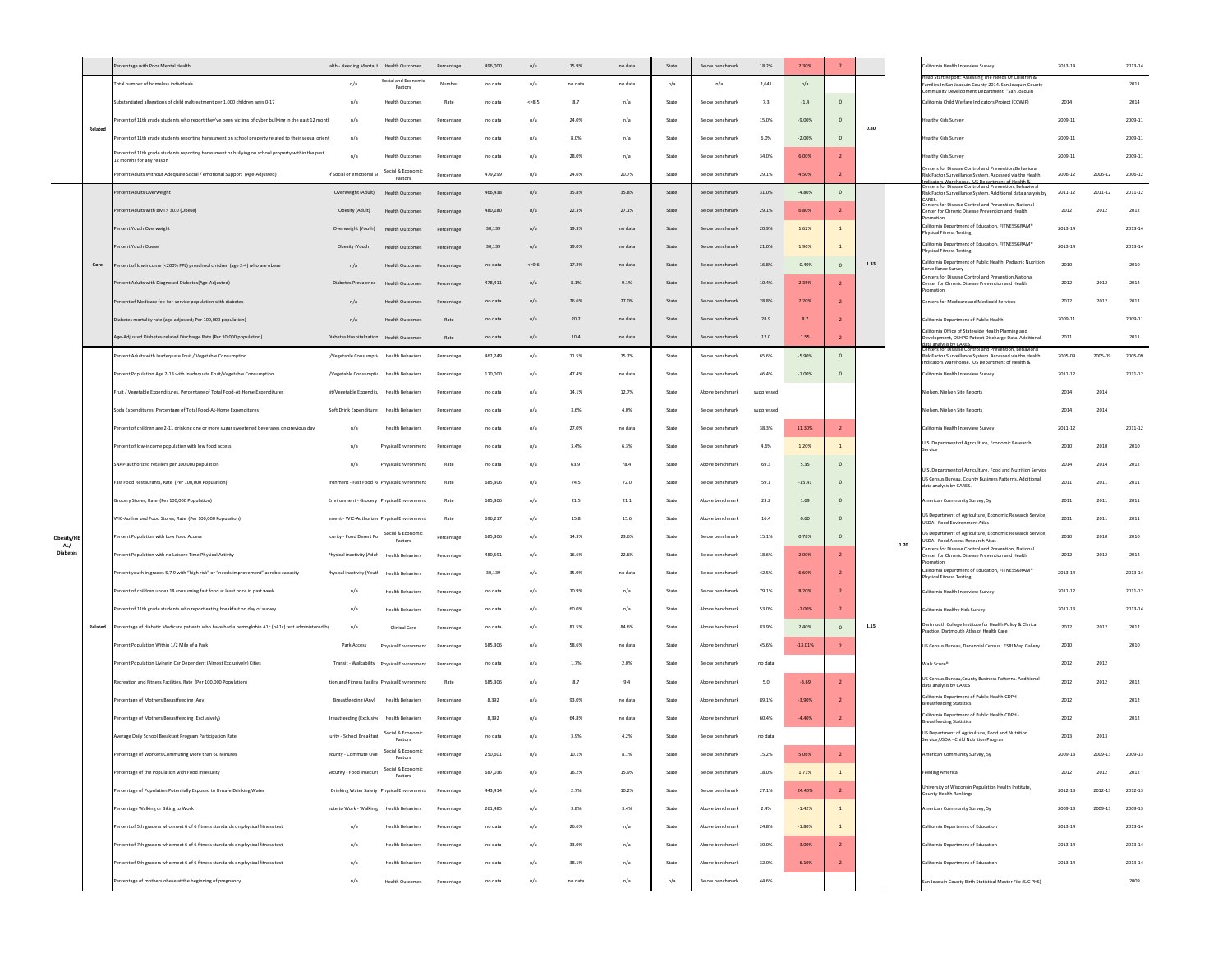|                        |         | centage Walking/Skating/Biking to School                                                                | ing/Biking/Skating to S Health Behaviors   |                             | Percentage | 162,353 | $\mathsf{n}/\mathsf{a}$ | 43.0%       | no data | State                           | Above benchmark | 42.5%      | $-0.50%$   | $\,$ 0 $\,$    |      |      | alifornia Health Interview Survey                                                                                                                                 | 2011-12     |         | 2011-12     |
|------------------------|---------|---------------------------------------------------------------------------------------------------------|--------------------------------------------|-----------------------------|------------|---------|-------------------------|-------------|---------|---------------------------------|-----------------|------------|------------|----------------|------|------|-------------------------------------------------------------------------------------------------------------------------------------------------------------------|-------------|---------|-------------|
|                        |         | ercent Adults with Poor Dental Health                                                                   | Poor Dental Health                         | Health Outcome:             | Percentage | 472,748 | n/a                     | 11.3%       | 15.7%   | State                           | Below benchmark | 12.5%      | 1.20%      | $\overline{1}$ |      |      | isk Factor Surveillance System. Additional data analysis by                                                                                                       | 2006-10     | 2006-10 | 2006-10     |
|                        |         | ercent Adults Without Recent Dental Exam                                                                | Care - No Recent Exam                      | Clinical Care               | Percentage | 472,748 | n/a                     | 30.5%       | 30.2%   | State                           | Below benchmark | 31.8%      | 1.30%      | $\mathbf{1}$   |      |      | ARES.<br>nters for Disease Control and Prevention Rebavioral<br>lisk Factor Surveillance System. additional data analysis by                                      | 2006-10     | 2006-10 | 2006-10     |
|                        |         | cent Youth Without Recent Dental Exam                                                                   | Care - No Recent Exam                      | Clinical Care               |            | 107,000 | n/a                     | 18.5%       | no data | State                           | Below benchmark | 44.0%      | 25.50%     |                |      |      | <b>CARES</b><br>California Health Interview Survey                                                                                                                | 2013-14     |         | 2013-14     |
|                        | Core    | cent Adults Without Dental Insurance                                                                    |                                            |                             | Percentage |         |                         | 40.9%       |         | State                           | Below benchmark |            | 0.80%      | $\Omega$       | 1.00 |      |                                                                                                                                                                   | 2009        |         | 2009        |
|                        |         |                                                                                                         | e of Dental Insurance C                    | Clinical Care               | Percentage | 443,000 | n/a                     |             | no data |                                 |                 | 41.7%      |            |                |      |      | California Health Interview Survey<br>US Department of Health & Human Services, Health                                                                            |             |         |             |
|                        |         | Dentists, Rate per 100,000 population                                                                   | <b>Access to Dentists</b>                  | Clinical Care               | Rate       | 704.379 | n/a                     | 77.5        | 63.2    | State                           | Above benchmark | 55.4       | $-22.10$   |                |      |      | sources and Services Administration, Area Health<br>ource File<br>JS Department of Health & Human Services, Health                                                | 2013        | 2013    | 2013        |
| Oral Health            |         | ercentage of Population Living in a HPSA- Dental                                                        | ofessional Shortage Are                    | Clinical Care               | Percentage | 685,306 | n/a                     | 4.9%        | 32.0%   | State                           | Below benchmark | 0.0%       | $-4.93%$   | $\mathbf{0}$   |      | 1.27 | sources and Services Administration.Health Resources<br>d Services Adr                                                                                            | 2015        | 2015    | 2015        |
|                        |         | Soda Expenditures, Percentage of Total Food-At-Home Expenditures                                        | Soft Drink Expenditure Health Behaviors    |                             | Percentage | no data | n/a                     | 3.6%        | 4.0%    | State                           | Below benchmark | suppressed |            |                |      |      | ielsen, Nielsen Site Reports                                                                                                                                      | 2014        | 2014    |             |
|                        |         | rcent of adults with dental insurance for all or part of past year                                      | n/a                                        | Clinical Care               | Percentage | no data | n/a                     | 66.3%       | n/a     | State                           | Above benchmari | 55.3%      | $-11.00\%$ |                |      |      | California Health Interview Survey                                                                                                                                | 2007        |         | 2007        |
|                        | Related | ent of adults age 65+ with dental insurance for all or part of past year                                | n/a                                        | Clinical Care               | Percentage | no data | n/a                     | 52.7%       | n/a     | State                           | Above benchmark | 41.9%      | $-10.80%$  |                | 1.60 |      | California Health Interview Survey                                                                                                                                | 2007        |         | 2007        |
|                        |         | ercentage of Population Potentially Exposed to Unsafe Drinking Water                                    | Drinking Water Safety Physical Environment |                             | Percentage | 443,414 | n/a                     | 2.7%        | 10.2%   | State                           | Below benchmark | 27.1%      | 24.40%     |                |      |      | niversity of Wisconsin Population Health Institute,<br>ounty Health Rankings                                                                                      | 2012-13     | 2012-13 | 2012-13     |
|                        |         | ercentage of children age 2-13 who self-report that they have visited a dentist, dental hygienist or de | n/a                                        | Clinical Care               | Percentage | no data | n/a                     | 90.1%       | n/a     | State                           | Above benchmari | 63.0%      | $-27.10%$  |                |      |      | California Health Interview Survey                                                                                                                                | 2014        |         | 2014        |
|                        |         | ercent Population Age 5-17 Unable to Afford Dental Care                                                 | ıre - Lack of Affordabili                  | Clinical Care               | Percentage | 202,000 | n/a                     | 6.3%        | no data | State                           | Below benchmark | 4.2%       | $-2.10%$   |                |      |      | California Health Interview Survey                                                                                                                                | 2009        |         | 2009        |
|                        |         | ercent Adults with Poor or Fair Health (Age-Adjusted)                                                   | Poor General Health                        | <b>Health Outcome</b>       | Percentage | 479.299 | n/a                     | 18.4%       | 15.7%   | State                           | Below benchmark | 22.0%      | 3.60%      |                |      |      | nters for Disease Control and Prevention, Behaviora<br>Risk Factor Surveillance System. Accessed via the Health<br>dicators Warehouse LIS Department of Health &  | 2006-12     | 2006-12 | 2006-12     |
|                        |         | Percent of adults with a physical, mental or emotional disability                                       | n/a                                        | <b>Health Outcomes</b>      | Percentage | no data | n/a                     | 29.9%       | n/a     | State                           | Below benchmark | 34.2%      | 4.30%      |                |      |      | California Health Interview Survey                                                                                                                                | $2011 - 12$ |         | $2011 - 12$ |
|                        |         | Percent of adults age 65+ with a physical, mental or emotional disability                               | n/a                                        | Health Outcomes             | Percentage | no data | n/a                     | 51.9%       | n/a     | State                           | Below benchmark | 54.0%      | 2.10%      |                |      |      | California Health Interview Survey                                                                                                                                | 2011-12     |         | $2011 - 12$ |
|                        |         | rears of Potential Life Lost, Rate per 100,000 Population                                               | ortality - Premature De                    | Health Outcome:             | Rate       | 696,214 | n/a                     | 5594.0      | 6851.0  | State                           | Below benchmark | 7087.0     | 1493.00    |                |      |      | iversity of Wisconsin Population Health Institute, County<br>ealth Rankings. Centers for Disease Control and<br>onal Vital Statistics System Acc                  | 2008-10     | 2008-10 | 2008-10     |
| Overall                |         | rcent Population with a Disability                                                                      | sulation with Any Disab                    | Demographics                | Percentage | 684,141 | n/a                     | 10.1%       | 12.1%   | State                           | Below benchmark | 11.7%      | 1.58%      |                |      |      | JS Census Bureau, American Community Survey                                                                                                                       | 2009-13     | 2009-13 | 2009-13     |
| Health                 | Core    | ercent of children age 0-12 considered in excellent or very good health                                 | n/a                                        | <b>Health Outcome:</b>      | Percentage | no data | n/a                     | 77.8%       | n/a     | State                           | Above benchmark | 70.9%      | $-6.90%$   | $\overline{z}$ | 1.70 | 1.70 | California Health Interview Survey                                                                                                                                | 2013-14     |         | 2013-14     |
|                        |         | Age adjusted death rate, all causes (Per 100,000 population)                                            | n/a                                        | Health Outcome:             | Rate       | no data | n/a                     | 654.9       | 821.5   | State                           | Below benchmark | 758.5      | 103.60     |                |      |      | California Department of Public Health / US from CDC<br>Deaths: final data for 2013                                                                               | 2013        | 2013    | 2013        |
|                        |         | Child mortality, 1-4 years (Per 100,000 population)                                                     | n/a                                        | <b>Health Outcome:</b>      |            | no data | $<=25.7$                | 21.4        | n/a     | State                           | Below benchmark | 24.4       | 3.00       |                |      |      | California Department of Public Health (via Kidsdata.org)                                                                                                         | 2010-12     |         | 2010-12     |
|                        |         | Child mortality, 5-14 years (Per 100,000 population)                                                    | n/a                                        | <b>Health Outcome</b>       | Rate       | no data | n/a                     | 10.3        | n/a     | State                           | Below benchmark | 9.0        | $-1.30$    | $\Omega$       |      |      | California Department of Public Health (via Kidsdata.org)                                                                                                         | 2010-12     |         | 2010-12     |
|                        |         | Nzheimer's disease mortality rate (age-adjusted; Per 100,000 population)                                | n/a                                        | <b>Health Outcomes</b>      | Rate       | no data | n/a                     | 30.5        | n/a     | State                           | Below benchmark | 37.5       | 7.00       | $\overline{ }$ |      |      | alifornia Denartment of Public Health                                                                                                                             | 2009-11     |         | 2009-11     |
|                        |         | ercent Low Birth Weight Births                                                                          | Low Birth Weight                           | <b>Health Outcomes</b>      | Percentage | 685,306 | n/a                     | 6.8%        | no data | State                           | Below benchmark | 7.0%       | 0.24%      | $\circ$        |      |      | California Department of Public Health, CDPH - Birth<br>ofiles by ZIP Code                                                                                        | 2011        |         | 2011        |
|                        |         | ifant Mortality Rate (Per 1,000 Births)                                                                 | Infant Mortality                           | Health Outcome:             | Rate       | 55,530  | $= 6.0$                 | 5.0         | 6.5     | State                           | Below benchmark | 5.8        | 0.80       | $\overline{2}$ |      |      | lenters for Disease Control and Prevention, National Vital<br>Statistics System. Accessed via CDC WONDER. Centers for                                             | 2006-10     | 2006-10 | 2006-10     |
|                        |         | ent Mothers with Late or No Pren/atal Care                                                              | Lack of Pren/atal Care                     | Clinical Care               | Percentage | 685,306 | n/a                     | 3.1%        | no data | State                           | Below benchmark | no data    |            |                |      |      | Disease Control and Prevention. Wide-Ranging Online Data<br>California Department of Public Health.CDPH - Birth<br>rofiles by ZIP Code                            | 2011        |         |             |
|                        | Core    | cent of women late to prenatal care (past first trimester)                                              | n/a                                        | <b>Health Behaviors</b>     | Percentage | no data | $<=22.1%$               | 16.5%       | 29.2%   | State                           | Below benchmark | 22.5%      | 6.00%      | $\overline{z}$ | 0.83 |      | difornia Department of Public Health / Centers fo<br>isease Control and Prevention, National Vital Statistics                                                     | 2011        | 2007    | 2011        |
|                        |         | ercent of pre-term births (< 37 weeks gestation)                                                        | n/a                                        | <b>Health Outcomes</b>      | Percentage | no data | $<=11.4%$               | 9.8%        | 12.7%   | State                           | Below benchmark | 10.0%      | 0.20%      | $\Omega$       |      |      | stem / HP2020<br>alifornia Department of Public Health/ Centers for<br>Disease Control and Prevention, National Vital Statistics                                  | 2011        | 2007    | 2011        |
|                        |         | ercent of newborns with very low birth rates                                                            | n/a                                        | <b>Health Outcomes</b>      | Percentage | no data | 41.4%                   | 1.1%        | 1.5%    | State                           | Below benchmark | 1.3%       | 0.20%      |                |      |      | stem / HP2020<br>alifornia Department of Public Health/ Centers for<br>Disease Control and Prevention, National Vital Statistics                                  | 2011        | 2007    | 2011        |
| Pregnancy<br>and Birth |         | ercentage of mothers reporting postpartum depression                                                    | n/a                                        | <b>Health Outcomes</b>      | Percentage | no data | n/a                     | 16.0%       | n/a     | State                           | Below benchmark | 17.7%      | 1.70%      |                |      | 1.00 | tem / HP2020<br>Aaternal and Infant Health Assessment                                                                                                             | 2012        |         | 2012        |
| Outcome                |         | ounds of pesticides applied                                                                             | n/a                                        | Physical Environment        | Number     | n/a     | n/a                     | 193,597,806 | no data | n/a                             | n/a             | 11.017.592 | n/a        |                |      |      |                                                                                                                                                                   | 2013        |         | 2013        |
|                        |         | oportion of births by C-section to low risk women giving birth for the first time                       | n/a                                        | <b>Health Outcomes</b>      | Percentage | no data | $<=23.9%$               | 26.3%       | 26.5%   | State                           | Below benchmark | 25.2%      | $-1.10%$   | $\circ$        |      |      | California Department of Pesticide Regulation<br>California Department of Public Health/ Centers for<br>Disease Control and Prevention, National Vital Statistics | 2011        | 2007    | 2011        |
|                        |         | rcentage of Mothers Breastfeeding (Any)                                                                 | Breastfeeding (Any)                        | <b>Health Behaviors</b>     | Percentage | 8,392   | n/a                     | 93.0%       | no data | State                           | Above benchmark | 89.1%      | $-3.90%$   |                |      |      | stem / HP2020<br>California Department of Public Health, CDPH                                                                                                     | 2012        |         | 2012        |
|                        | Related | centage of Mothers Breastfeeding (Exclusively)                                                          | Ireastfeeding (Exclusive                   | <b>Health Behaviors</b>     | Percentage | 8,392   | n/a                     | 64.8%       | no data | State                           | Above benchmark | 60.4%      | $-4.40%$   | $\overline{2}$ | 1.25 |      | eastfeeding Statistics<br>California Denartment of Public Health CDPH                                                                                             | 2012        |         | 2012        |
|                        |         | ercentage of mothers obese at the beginning of pregnancy                                                | n/a                                        | <b>Health Outcome:</b>      | Percentage | no data | n/a                     | no data     | no data | State                           | Below benchmark | 44.6%      |            |                |      |      | <b>Breastfeeding Statistics</b><br>San Joaquin County Birth Statistical Master File (SJC PHS)                                                                     |             |         | 2009        |
|                        |         | ercentage of the Population with Food Insecurity                                                        | iecurity - Food Insecuri                   | Social & Economic           | Percentage | 687.036 | n/a                     | 16.2%       | 15.9%   | State                           | Below benchmark | 18.0%      | 1.71%      | $\mathbf{1}$   |      |      | eeding America                                                                                                                                                    | 2012        | 2012    | 2012        |
|                        |         | Percent Population Smoking Cigarettes(Age-Adjusted)                                                     | <b>Tobacco Usage</b>                       | Factors<br>Health Behaviors | Percentage | 479,299 | n/a                     | 12.8%       | 18.1%   | State                           | Below benchmark | 16.2%      | 3.40%      | $\overline{2}$ |      |      | nters for Disease Control and Prevention Rebavioral<br>Risk Factor Surveillance System, Accessed via the Health                                                   | 2006-12     | 2006-12 | 2006-12     |
|                        |         | Cigarette Expenditures, Percentage of Total Household Expenditures                                      | Tobacco Expenditures Health Behaviors      |                             | Percentage | no data | n/a                     | 1.0%        | 1.6%    | State                           | Below benchmark | suppressed |            |                |      |      | dicators Warehouse IS Denartment of Health &<br>Nielsen, Nielsen Site Reports                                                                                     | 2014        | 2014    |             |
|                        |         | cent of 12-17 year olds binge drinking at least once in month prior                                     | n/a                                        | <b>Health Behaviors</b>     | Percentage | no data | $<=8.6%$                | 3.6%        | 9.5%    | State                           | Below benchmark | 3.4%       | $-0.20%$   | $\Omega$       |      |      | alifornia Health Interview Survey / NSDUH 2008 / HP2020                                                                                                           | 2011-12     | 2008    | 2011-12     |
|                        |         | rcent of 11th grade students reporting driving after drinking (respondent or by friend)                 | n/a                                        | Health Behaviors            | Percentage | no data | $<=25.5%$               | 25.0%       | n/a     | State                           | Below benchmark | 18.0%      | $-7.00%$   | $\Omega$       |      |      | California Healthy Kids Survey                                                                                                                                    | 2011-13     |         | 2013-14     |
|                        |         | rcent of 11th grade students using cigarettes any time within last 30 days                              | n/a                                        | Health Behaviors            | Percentage | no data | $<=21\%$                | 12.0%       | n/a     | State                           | Below benchmark | 5.0%       | $-7.00%$   | $\mathbf{0}$   |      |      | California Healthy Kids Survey                                                                                                                                    | $2011 - 13$ |         | 2013-14     |
|                        | Core    |                                                                                                         |                                            |                             |            |         |                         |             |         |                                 |                 |            |            |                | 0.75 |      |                                                                                                                                                                   |             |         |             |
|                        |         | rcent of 11th grade students reporting marijuana use within the last 30 days                            | n/a                                        | <b>Health Behaviors</b>     | Percentage | no data | $<=10%$                 | 24.0%       | n/a     | $\operatorname{\mathsf{State}}$ | Below benchmark | 14.0%      | $-10.00%$  | $\,$ 0 $\,$    |      |      | California Healthy Kids Survey                                                                                                                                    | $2011 - 13$ |         | 2013-14     |
| Substance              |         | cent of 11th grade students who report they've been "high" from using drugs                             | n/a                                        | <b>Health Behaviors</b>     | Percentage | no data | n/a                     | 36.0%       | n/a     | State                           | Below benchmark | 49.0%      | 13.00%     |                |      |      | alifornia Healthy Kids Survey                                                                                                                                     | $2009 - 11$ |         | 2009-11     |
| Abuse/Toba<br>cco      |         | Orug induced deaths (age-adjusted rate; Per 100,000 population)                                         | n/a                                        | <b>Health Outcome</b>       | Rate       | no data | $<= 11.3$               | 11.1        | n/a     | State                           | Below benchmark | 17.3       | 6.20       |                |      | 1.00 | alifornia Public Health Department<br>enters for Disease Control and Prevention.Behavioral                                                                        | 2011-13     |         | $2011 - 13$ |
|                        |         | Estimated Adults Drinking Excessively (Age-Adjusted Percentage)                                         | hol - Excessive Consum Health Behaviors    |                             | Percentage | 479,299 | n/a                     | 17.2%       | 16.9%   | State                           | Below benchmark | 15.5%      | $-1.70%$   | $\overline{0}$ |      |      | lisk Factor Surveillance System, Accessed via the Health<br>dicators Warehouse. US Department of Health &                                                         | 2006-12     | 2006-12 | 2006-12     |
|                        |         | Icoholic Beverage Expenditures, Percentage of Total Food-At-Home Expenditures                           | Alcohol - Expenditures Health Behaviors    |                             | Percentage | no data | n/a                     | 12.9%       | 14.3%   | State                           | Below benchmark | suppressed |            |                |      |      | lielsen, Nielsen Site Reports                                                                                                                                     | 2014        | 2014    |             |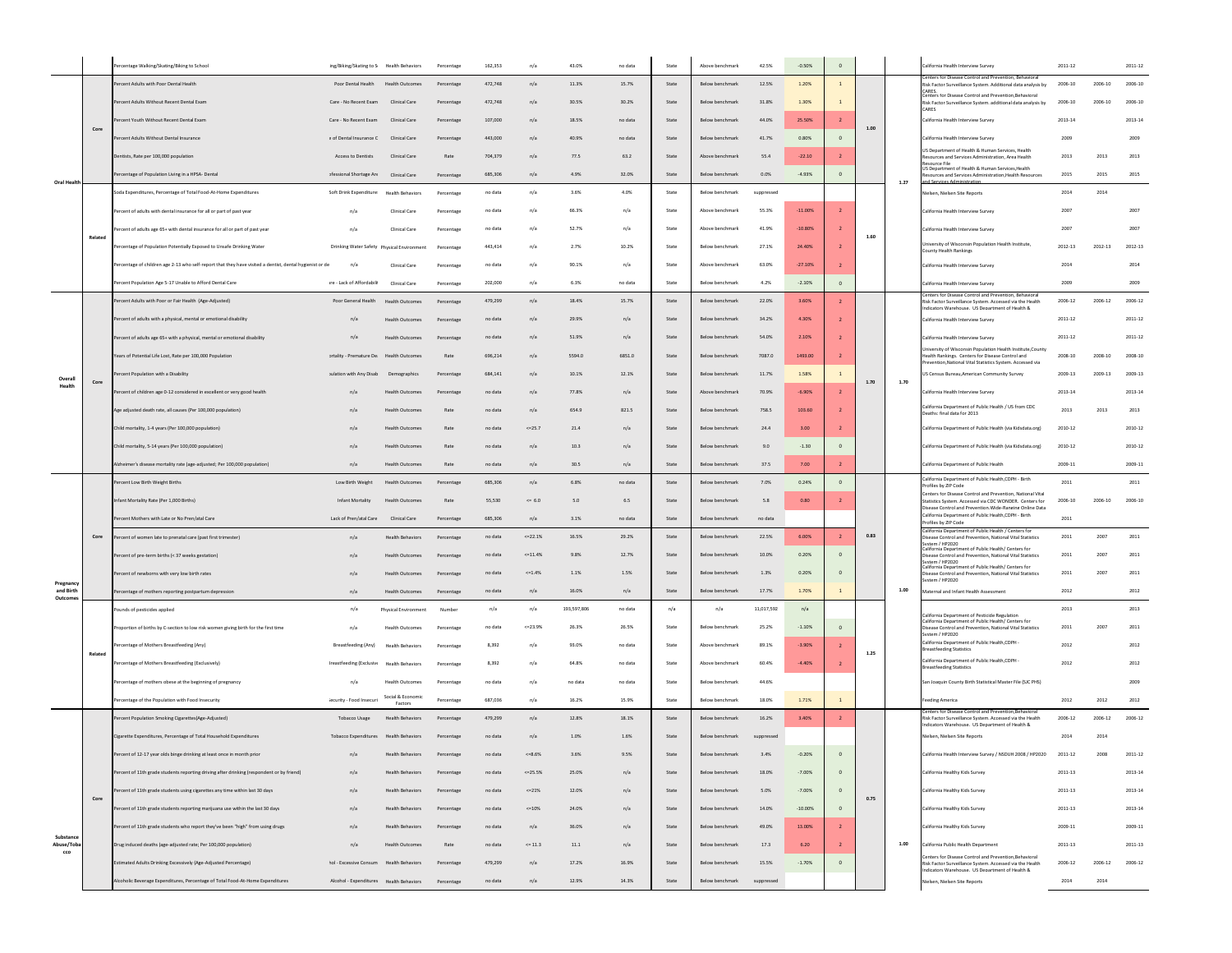|                               |         | ate of arrests for alcohol related offenses among persons age 10 to 69 years (Per 100,000<br>muktion                            | n/a                                     | Social and Econo<br>Factors                 | Rate       | no data | n/i        | 1,203   | no data | State                           | Below benchmarl | 1,569      | 366.00   |                |      |      | A-Community Prevention Initiative (CPI)                                                                                                                                | 2008        |             | 2008        |
|-------------------------------|---------|---------------------------------------------------------------------------------------------------------------------------------|-----------------------------------------|---------------------------------------------|------------|---------|------------|---------|---------|---------------------------------|-----------------|------------|----------|----------------|------|------|------------------------------------------------------------------------------------------------------------------------------------------------------------------------|-------------|-------------|-------------|
|                               |         | ercent of adult smokers who attempted to quit for at least one day in the past year                                             | n/a                                     | <b>Health Behaviors</b>                     | Percentage | no data | n/s        | 57.7%   | 60.0%   | State                           | Above benchmark | 55.4%      | $-2.30%$ |                |      |      | Centers for Disease Control and Prevention, Behavioral<br>Risk Factor Surveillance System                                                                              | $2011 - 12$ | 2008        | 2011-12     |
|                               | Related | hronic liver disease and cirrhosis mortality rate (Per 100,000 population)                                                      | n/a                                     | <b>Health Outcome</b>                       | Rate       | no data | << 8.2     | 11.7    | no data | State                           | Below benchmark | 17.1       | 5.40     |                | 1.50 |      | California Department of Public Health                                                                                                                                 | 2011-13     |             | 2011-13     |
|                               |         | Total number of homeless individuals                                                                                            | n/a                                     | Social and Economi<br>Factors               | Number     | no data | n/a        | no data | no data | n/a                             | n/a             | 2,641      | n/a      | n/a            |      |      | Head Start Report: ASSESSING THE NEEDS OF CHILDREN &<br>FAMILIES IN SAN JOAQUIN COUNTY 2014, San Joaquin                                                               |             |             | 2011        |
|                               |         | Liquor Stores, Rate (Per 100,000 Population)                                                                                    |                                         |                                             | Rate       | 685,306 | n/a        | 10.0    | 10.4    | State                           | Below benchmarl | 7.4        | $-2.58$  | $\,$ 0         |      |      | County Community Development Department. "San<br>US Census Bureau, County Business Patterns. Additional<br>ata analysis by CARES                                       | 2012        | 2012        | 2012        |
|                               |         | ercent of kindergarteners with all required immunizations                                                                       | n/a                                     | Clinical Care                               | Percentage | no data | n/a        | 90.4%   | n/a     | State                           | Above benchmar  | 95.6%      | 5.20%    | $\circ$        |      |      | California Denartment of Public Health Immunization<br>Branch (data accessed through kidsdata.org)                                                                     | 2014-15     |             | 2014-15     |
| Vaccine<br>entab<br>Infectiou | Core    | Percentage of adults age 65+ who have ever received a pneumonia vaccination                                                     | n/a                                     | Clinical Care                               | Percentage | no data | n/a        | 63.4%   | 67.5%   | State                           | Above benchmark | 63.9%      | 0.50%    |                | 0.00 | 0.00 | Centers for Disease Control and Prevention, Behavioral                                                                                                                 | 2006-12     | $2006 - 12$ | 2006-12     |
| Disease                       |         | Influenza and pneumonia incidence (per 100,000 population)                                                                      | n/a                                     | <b>Health Outcomes</b>                      | Rate       | no data | n/a        | 17.3    | n/a     | State                           | Below benchmark | 16.9       | $-0.40$  | $\circ$        |      |      | Risk Factor Surveillance System<br>California Department of Public Health                                                                                              | 2009-11     |             | 2009-11     |
|                               |         | omicide, Age-Adjusted Mortality Rate (per 100,000 Population)                                                                   | Mortality - Homicide                    | <b>Health Outcomes</b>                      | Rate       | 685,306 | $\leq$ 5.5 | 5.2     | no data | State                           | Below benchmarl | 12.2       | 7.01     | $\overline{2}$ |      |      | Jniversity of Missouri Center for Applied Research and<br>wironmental Systems. California Department of Public                                                         | 2010-12     |             | 2010-12     |
|                               |         | uicide, Age-Adjusted Mortality Rate (per 100,000 Population)                                                                    | Mortality - Suicide                     | <b>Health Outcomes</b>                      | Rate       | 685,306 | $= 10.2$   | 9.8     | no data | State                           | Below benchmark | 10.8       | 1.03     |                |      |      | alth CDPH - Death Public Use Data<br>niversity of Missouri, Center for Applied Research and<br>vironmental Systems. California Department of Public                    | 2010-12     |             | 2010-12     |
|                               |         | Motor Vehicle Accident, Age-Adjusted Mortality Rate (per 100,000 Population)                                                    | Ility - Motor Vehicle Ac                | <b>Health Outcomes</b>                      | Rati       | 685,306 | $<= 12.4$  | 5.2     | no data | State                           | Below benchmark | 4.6        | $-0.57$  | $\circ$        |      |      | .<br>Palth CDPH - Death Public Lise Data<br>niversity of Missouri,Center for Applied Research and<br>wironmental Systems. California Department of Public              | 2010-12     |             | 2010-12     |
|                               |         |                                                                                                                                 | n/a                                     | <b>Health Outcomes</b>                      | Rate       | no data | n/a        | 7.5     | no data | State                           | Below benchmark | 11.4       | 3.90     |                |      |      | ealth CDPH - Death Public Lise Data<br>2013 County Health Status Profiles, California Department                                                                       | 2009-11     |             | 2009-11     |
|                               |         | Motor vehicle crash death rate (age-adjusted; per 100,000 Population)                                                           |                                         |                                             |            |         | $<=1.3$    | 2.0     |         |                                 |                 | $1.7$      | $-0.30$  |                |      |      | of Public Health<br>Iniversity of Missouri Center for Applied Research and                                                                                             | 2010-12     |             | 2010-12     |
|                               |         | Pedestrian motor vehicle death rate (per 100,000 Population)                                                                    | n/a                                     | <b>Health Outcomes</b>                      | Rate       | no data |            |         | no data | State                           | Below benchmarl |            |          |                |      |      | wironmental Systems. California Department of Public<br>alth CDPH - Death Public Lise Data<br>niversity of Missouri, Center for Applied Research and                   |             |             |             |
|                               |         | edestrian Accident, Age-Adjusted Mortality Rate (per 100,000 Population)                                                        | tality - Pedestrian Acci                | <b>Health Outcomes</b><br>Social & Economic |            | 685,306 | $\leq 1.3$ | 2.0     | no data | State                           | Below benchmark | 2.3        | 0.34     |                |      |      | ironmental Systems. California Department of Public<br>alth CDPH - Death Public Use Data<br>California Department of Public Health, California                         | 2010-12     |             | 2010-12     |
|                               |         | tentional Injuries, Rate per 100,000 Population (Youth Age 13 - 20)                                                             | <b>1ce - Youth Intentional</b>          | Factors                                     | Rate       | 92.936  | n/a        | 738.7   | no data | State                           | Below benchmark | 891.7      | 153.00   |                |      |      | EpiCenter for Overall Injury Surveillance<br>California Department of Public Health / Centers fo                                                                       | 2011-13     |             | 2011-13     |
|                               |         | nintentional injuries (accidents; per 100,000 Population)                                                                       | n/a                                     | <b>Health Outcomes</b>                      | Rate       | no data | $<=36$     | no data | 50.8    | State                           | Below benchmark | 46.3       |          |                |      |      | Disease Control and Prevention, National Vital Statistics<br>wstem / HP2020<br>2013 County Health Status Profiles, California Department                               |             | 2005-11     | 2005-11     |
|                               |         | intentional injury mortality rate (age-adjusted; per 100,000 Population)                                                        | n/a                                     | <b>Health Outcomes</b>                      | Rate       | no data | $<=36.0$   | 27.6    | no data | State                           | Below benchmark | 43.1       | 15.50    |                |      |      | of Public Health                                                                                                                                                       | 2009-11     |             | 2009-11     |
|                               | Core    | ault Injuries (Rate per 100.000 Population)                                                                                     | iolence - Assault (Injur                | Social & Economic<br>Factors                | Rate       | 699,392 | n/a        | 290.3   | no data | State                           | Below benchmarl | 413.5      | 123.20   |                | 1.26 |      | California Department of Public Health, California<br>EpiCenter for Overall Injury Surveillance                                                                        | 2011-13     |             | 2011-13     |
|                               |         | nestic Violence Injuries, Rate per 100,000 Population (Females Age 10+)                                                         | ilence - Domestic Viole                 | Social & Economic<br>Factors                | Rate       | 298,247 | n/a        | 9.5     | no data | State                           | Below benchmark | 7.6        | $-1.90$  | $\circ$        |      |      | California Department of Public Health, California<br>EpiCenter for Overall Injury Surveillance<br>Federal Bureau of Investigation, FBI Uniform Crime                  | $2011 - 13$ |             | 2011-13     |
|                               |         | Assault Rate (Per 100,000 population)                                                                                           | Solence - Assault (Crim-                | Social & Economic<br>Factors                | Rate       | 693,779 | n/a        | 249.4   | 246.9   | State                           | Below benchmark | 538.5      | 289.10   | $\overline{2}$ |      |      | teports. Additional analysis by the National Archive of<br>Crimin/al lustice Data Accessed via the Inter-university                                                    | 2010-12     | 2010-12     | 2010-12     |
|                               |         | ubstantiated allegations of child maltreatment per 1,000 children ages 0-17                                                     | n/a                                     | <b>Health Outcomes</b>                      | Rate       | no data | $<=8.5$    | 8.7     | n/a     | State                           | Below benchmark | 7.3        | $-1.40$  | $\mathbf{0}$   |      |      | California Child Welfare Indicators Project (CCWIP)                                                                                                                    | 2014        |             | 2014        |
|                               |         | Orowning/Submersion mortality rate (age-adjusted; per 100,000 Population)                                                       | n/a                                     | <b>Health Outcomes</b>                      | Rate       | no data | n/s        | $1.0\,$ |         | State                           | Below benchmark | $1.8\,$    | 0.80     |                |      |      | California Department of Public Health, EpiCenter Overall<br>Injury Surveillance                                                                                       | 2011-13     |             | 2011-13     |
|                               |         | Fall mortality rate (age-adjusted; per 100,000 Population)                                                                      | n/a                                     | <b>Health Outcomes</b>                      | Rate       | no data | n/s        | 5.7     |         | State                           | Below benchmark | 4.6        | $-1.10$  | $\Omega$       |      |      | California Department of Public Health, EpiCenter Overall<br>Injury Surveillance                                                                                       | $2011 - 13$ |             | $2011 - 13$ |
|                               |         | pisoning mortality rate (age-adjusted; per 100,000 Population)                                                                  | n/a                                     | <b>Health Outcomes</b>                      | Rate       | no data | n/a        | 10.1    |         | State                           | Below benchmark | 15.9       | 5.80     |                |      |      | California Department of Public Health, EpiCenter Overall<br>njury Surveillance                                                                                        | 2011-13     |             | 2011-13     |
| Violence<br>and Injury        |         | Non-fatal emergency department visits for intentional injuries among youth age 13-20 (Per 100,000)                              | n/a                                     | <b>Health Outcomes</b>                      | Rate       | no data | n/a        | 738.7   | n/a     | State                           | Below benchmark | 891.7      | 153.00   | $\overline{2}$ |      | 1.33 | California Office of Statewide Health Planning and<br>Jevelopment, OSHPD Patient Discharge Data                                                                        | $2011 - 13$ |             | 2011-13     |
|                               |         | ercent of adults reporting experiencing physical or sexual violence by an intimate partner in past                              | n/a                                     | Social and Economi<br>Factors               | Percentage | no data | n/s        | 3.8%    | n/a     | State                           | Below benchmarl | 2.0%       | $-1.80%$ |                |      |      | California Health Interview Survey                                                                                                                                     | 2007, 2009  |             | 2007, 2009  |
|                               |         | ercent of adults reporting ever experiencing physical or sexual violence by an intimate partner since<br>age 18                 | n/a                                     | Social and Economic<br>Factors              | Percentage | no data | n/s        | 14.8%   | n/a     | State                           | Below benchmark | 13.1%      | $-1.70%$ |                |      |      | California Health Interview Survey                                                                                                                                     | 2009        |             | 2009        |
|                               |         | Robbery Rate (Per 100,000 population)                                                                                           | olence - Robbery (Crim                  | Social & Economic<br>Factors                | Rate       | 693,779 | n/a        | 149.5   | 116.4   | State                           | Below benchmark | 267.3      | 117.80   |                |      |      | Federal Bureau of Investigation, FBI Uniform Crime<br>teports. Additional analysis by the National Archive of<br>sin/al Justice Data Accessed via the Inte             | 2010-12     | 2010-12     | 2010-12     |
|                               |         | Number of domestic violence calls for assistance and rate per 1,000 population                                                  | n/a                                     | Social and Economi<br>Factors               | Rate       | no data | n/a        | 5.9     | n/a     | State                           | Below benchmark | 8.4        | 2.50     |                |      |      | California Department of Justice, Criminal Justice Statistics<br>Center (via Kidsdata.org)                                                                             | 2013        |             | 2013        |
|                               |         | Violent Crime Rate (Per 100,000 population)                                                                                     | blence - All Violent Crin               | Social & Economic<br>Factors                | Rate       | 693,779 | n/s        | 425.0   | 395.5   | State                           | Below benchmarl | 839.2      | 414.20   |                |      |      | Federal Bureau of Investigation.FBI Uniform Crime<br>Reports. Additional analysis by the National Archive of<br>riminal lustice Data Accessed via the Inter-university | 2010-12     | 2010-12     | 2010-12     |
|                               |         | Percentage of 11th grade students reporting current gang involvement                                                            | n/a                                     | Social and Economic<br>Factors              | Percentage | no data | n/s        | 8.0%    | n/a     | State                           | Below benchmark | 15.0%      | 7.00%    |                |      |      | lealthy Kids Survey                                                                                                                                                    | 2009-11     |             | 2009-11     |
|                               |         | Estimated Adults Drinking Excessively(Age-Adjusted Percentage)                                                                  | hol - Excessive Consum                  | <b>Health Behaviors</b>                     | Percentage | 479.299 | n/a        | 17.2%   | 16.9%   | State                           | Below benchmark | 15.5%      | $-1.70%$ | $\mathbf{0}$   |      |      | Centers for Disease Control and Prevention, Behavioral<br>Risk Factor Surveillance System. Accessed via the Health<br>ndicators Warehouse LIS Denartment of Health &   | 2006-12     | 2006-12     | 2006-12     |
|                               |         | Alcoholic Beverage Expenditures, Percentage of Total Food-At-Home Expenditures                                                  | Alcohol - Expenditures Health Behaviors |                                             | Percentage | no data | n/a        | 12.9%   | 14.3%   | State                           | Below benchmark | suppressed |          |                |      |      | Nielsen, Nielsen Site Reports                                                                                                                                          | 2014        | 2014        |             |
|                               |         | Percent of 11th grade students reporting driving after drinking (respondent or by friend)                                       | n/a                                     | <b>Health Behaviors</b>                     | Percentage | no data | $<=25.59$  | 25.0%   | n/a     | State                           | Below benchmarl | 18.0%      | $-7.00%$ |                |      |      | California Healthy Kids Survey                                                                                                                                         | $2011 - 13$ |             | 2013-14     |
|                               | Related | iquor Stores, Rate (Per 100,000 Population)                                                                                     |                                         |                                             | Rate       | 685,306 | n/s        | 10.0    | 10.4    | State                           | Below benchmark | 7.4        | $-2.58$  | $\,$ 0 $\,$    | 1.45 |      | US Census Bureau, County Business Patterns, Additional<br>data analysis by CARES.                                                                                      | 2012        | 2012        | 2012        |
|                               |         | ercent Population Living in Car Dependent (Almost Exclusively) Cities                                                           |                                         |                                             | Percentage | no data | n/a        | 1.7%    | 2.0%    | State                           | Below benchmark | no data    |          |                |      |      | Walk Score*                                                                                                                                                            | 2012        | 2012        |             |
|                               |         | Rape Rate (Per 100,000 population)                                                                                              | Violence - Rape (Crime                  | Social & Economic                           | Rate       | 693,779 | n/a        | 21.0    | 27.3    | State                           | Below benchmark | 21.9       | 0.90     | $\overline{2}$ |      |      | Federal Bureau of Investigation, FBI Uniform Crime<br>eports. Additional analysis by the National Archive of                                                           | 2010-12     | 2010-12     | 2010-12     |
|                               |         | Suspension Rate (per 100 enrolled students)                                                                                     | lence - School Suspens                  | Factors<br>Social & Economi                 | Rate       | 283,265 | n/a        | 4.0     | no data | State                           | Below benchmark | 8.8        | 4.75     |                |      |      | riminal lustice Data Accessed via the Inter-university<br>California Department of Education, California                                                               | 2013-14     |             | 2013-14     |
|                               |         | wenile felony arrest rate per 100,000 youth ages 10-17                                                                          | n/a                                     | Factors<br>Social and Economic              | Rate       | no data | n/a        | 878.0   | n/a     | State                           | Below benchmark | 1140.0     | 262.00   |                |      |      | Longitudinal Pupil Achievement Data System<br>Center on Juvenille and Criminal Justice                                                                                 | 2012        |             | 2012        |
|                               |         | Robbery rate (per 100,000 population)                                                                                           | n/a                                     | Factors<br>Social and Economic              | Rate       | no data | n/a        | 149.5   | 116.4   | State                           | Below benchmark | 267.3      | 117.83   |                |      |      | Federal Bureau of Investigation, FBI Uniform Crime                                                                                                                     | 2010-12     | 2010-12     | 2010-12     |
|                               |         |                                                                                                                                 | - Jience - School Expulsio              | Factors<br>Social & Economic                | Rate       | 283,265 |            | 0.1     | no data | State                           | Below benchmark | 0.1        | 0.05     | $\overline{2}$ |      |      | eports<br>California Department of Education, California                                                                                                               | 2013-14     |             | 2013-14     |
|                               |         | Expulsion Rate (per 100 enrolled students)                                                                                      |                                         | Factors<br>Social & Economic                |            |         | n/a        |         |         |                                 |                 |            |          |                |      |      | ngitudinal Pupil Achievement Data System                                                                                                                               |             |             |             |
|                               |         | ohort Graduation Rate<br>rcent of English language learners (grade 10) who passed the California High School Exit Exam in       | n - High School Gradua                  | Factors<br>Social and Economic              | Percentage | 10,389  | $>= 82.4$  | 80.4%   | no data | State                           | Above benchmark | 80.3%      | $-0.14%$ | $\circ$        |      |      | California Department of Education                                                                                                                                     | 2013        |             | 2013        |
|                               | Core    | nglish Language Arts (ELA)<br>ercent of English language learners (grade 10) who passed the California High School Exit Exam in | n/a                                     | Factors<br>Social and Economic              | Percentage | no data | n/a        | 38.0%   | n/a     | State                           | Above benchmark | 33.0%      | $-5.00%$ | $\overline{2}$ | 0.67 |      | California Department of Education                                                                                                                                     | 2014        |             | 2014        |
|                               |         |                                                                                                                                 | n/a                                     | Factors<br>Social & Economic                | Percentage | no data | n/a        | 54.0%   | n/a     | $\operatorname{\mathsf{State}}$ | Above benchmark | 56.0%      | 2.00%    | $\mathbb O$    |      |      | California Department of Education<br>California Department of Education, California                                                                                   | 2014        |             | 2014        |
| Youth<br>Growth and           |         | uspension Rate (per 100 enrolled students)                                                                                      | lence - School Suspens                  | Factors                                     | Rate       | 283,265 | n/a        | 4.0     | no data | State                           | Below benchmark | 8.8        | 4.75     | $\overline{2}$ |      |      | ongitudinal Pupil Achievement Data System                                                                                                                              | 2013-14     |             | 2013-14     |
| Developme                     |         | Expulsion Rate (per 100 enrolled students)                                                                                      | Ience - School Expulsi                  | Social & Economic<br>Factors                | Rate       | 283,265 | n/a        | 0.1     | no data | State                           | Below benchmark | 0.1        | 0.05     |                |      | 1.44 | California Department of Education, California<br>ongitudinal Pupil Achievement Data System                                                                            | 2013-14     |             | 2013-14     |